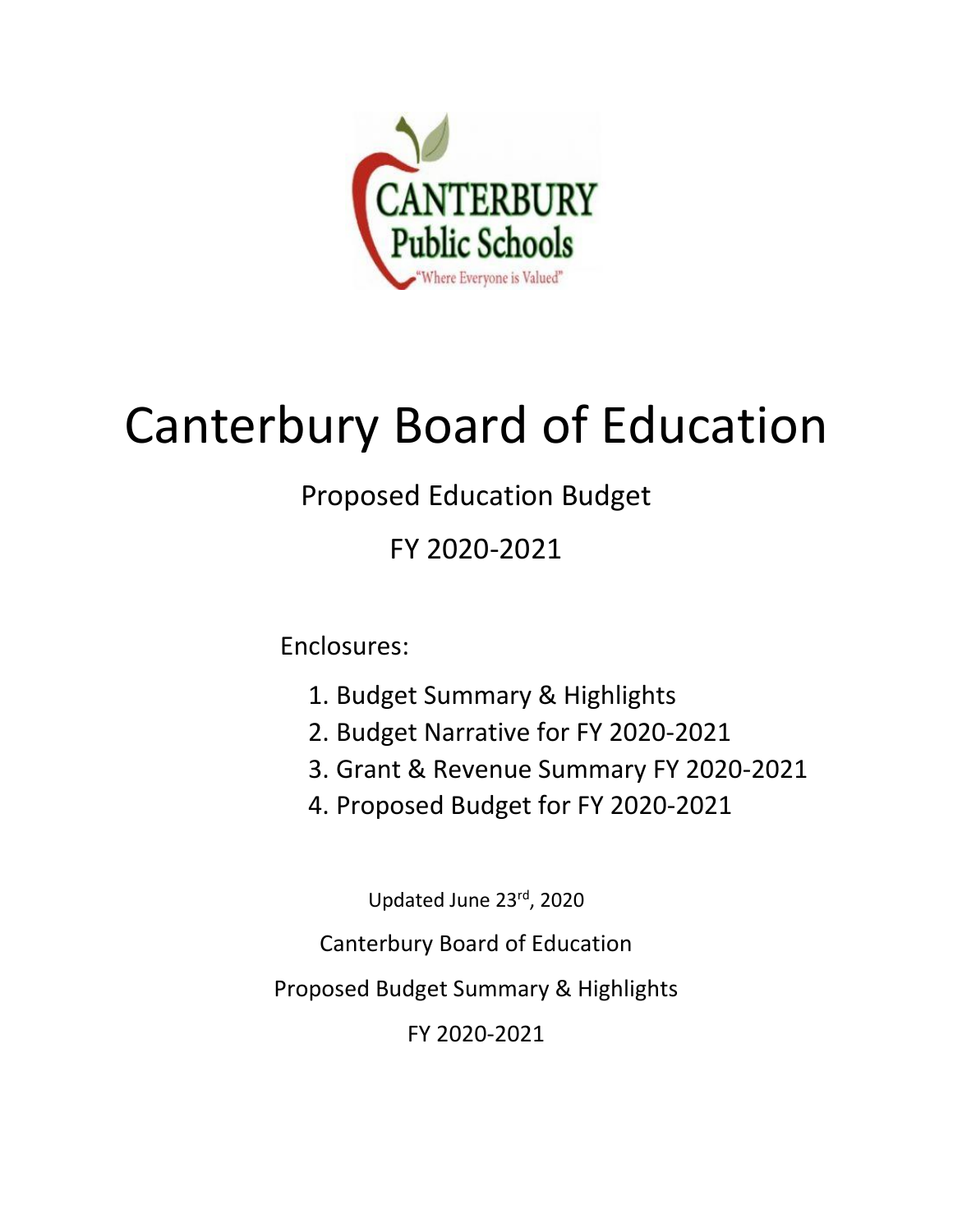| <b>Local Funding</b><br><b>Adopted Budget</b><br>FY 2019-2020 | <b>Local Funding</b><br><b>Proposed Budget</b><br>FY 2020-2021 | <b>Dollar Increase</b> | <b>Percent Increase</b> |
|---------------------------------------------------------------|----------------------------------------------------------------|------------------------|-------------------------|
| \$11,582,329                                                  | \$11,786,282                                                   | \$203,573              | 1.76%                   |

# **Budget Drivers**

# **Budget Savings**

All other lines have a total change of………………………… \$37,373

# **History of Approved Budgets:**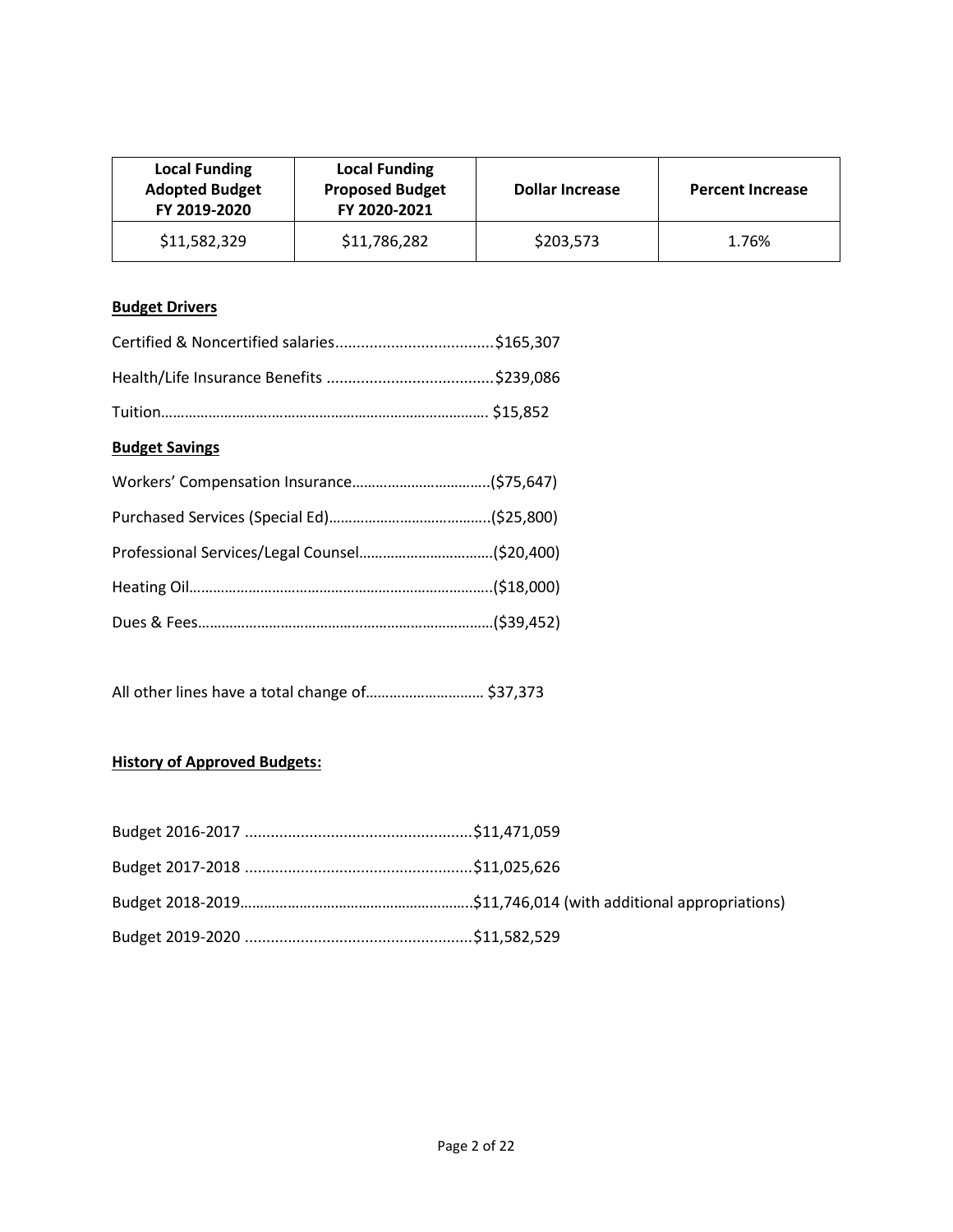# Canterbury Board of Education

Budget Narrative

FY 2020-2021

# **Salaries & Benefits:**

# **Certified Staff**

# **11100-11103: Wages Paid to Administrative Staff**

# **Decrease \$2,329**

Wages paid to Administrative staff include salaries for a 1.0 Superintendent, 1.0 Canterbury Elementary School Principal, 1.0 Baldwin Middle School Principal, and 1.0 Director of Special Education. These administrative positions support 465 Pre-K to 8 students, 265 High School students, 22 students out of district at other placements, and 105.8 FTE Staff members. The change from our original proposal includes a slight savings with the Superintendent position due to a later than expected start date and no wage increase for the Administration.

| <b>Location Code</b> | <b>Object Code</b> | <b>Position</b>      | <b>FTE</b> | Salary    |
|----------------------|--------------------|----------------------|------------|-----------|
| 00                   | 11100              | Superintendent       | 1.0        | \$139,213 |
| 01                   | 11101              | <b>CES Principal</b> | 1.0        | \$128,507 |
| 02                   | 11102              | <b>BMS Principal</b> | 1.0        | \$128,507 |
| 04                   | 11103              | Director of Special  | 1.0        | \$126,860 |
|                      |                    | Education            |            |           |

# **11108-11188: Wages Paid to Certified Teaching Staff**

# **Increase \$69,480**

There are 2 grants that support certified teaching positions, Title I (Intervention Teacher) and School Readiness (Pre-K Teaching positions). The amount funded through the grants are based on past award amount. The awards continue to either stay the same or decrease, however this causes the budget to have to make up the difference in funding as salaries increase.

The Canterbury Education Association contract reflects an increase on step but no step movement for school year 2020-2021. Additionally there are two teacher retirements that are figured into the budgeted salaries. One teacher is at Dr. Helen Baldwin Middle School and the other teacher is Special Education at Canterbury Elementary School. You will see these areas highlighted in the salary tables that follow.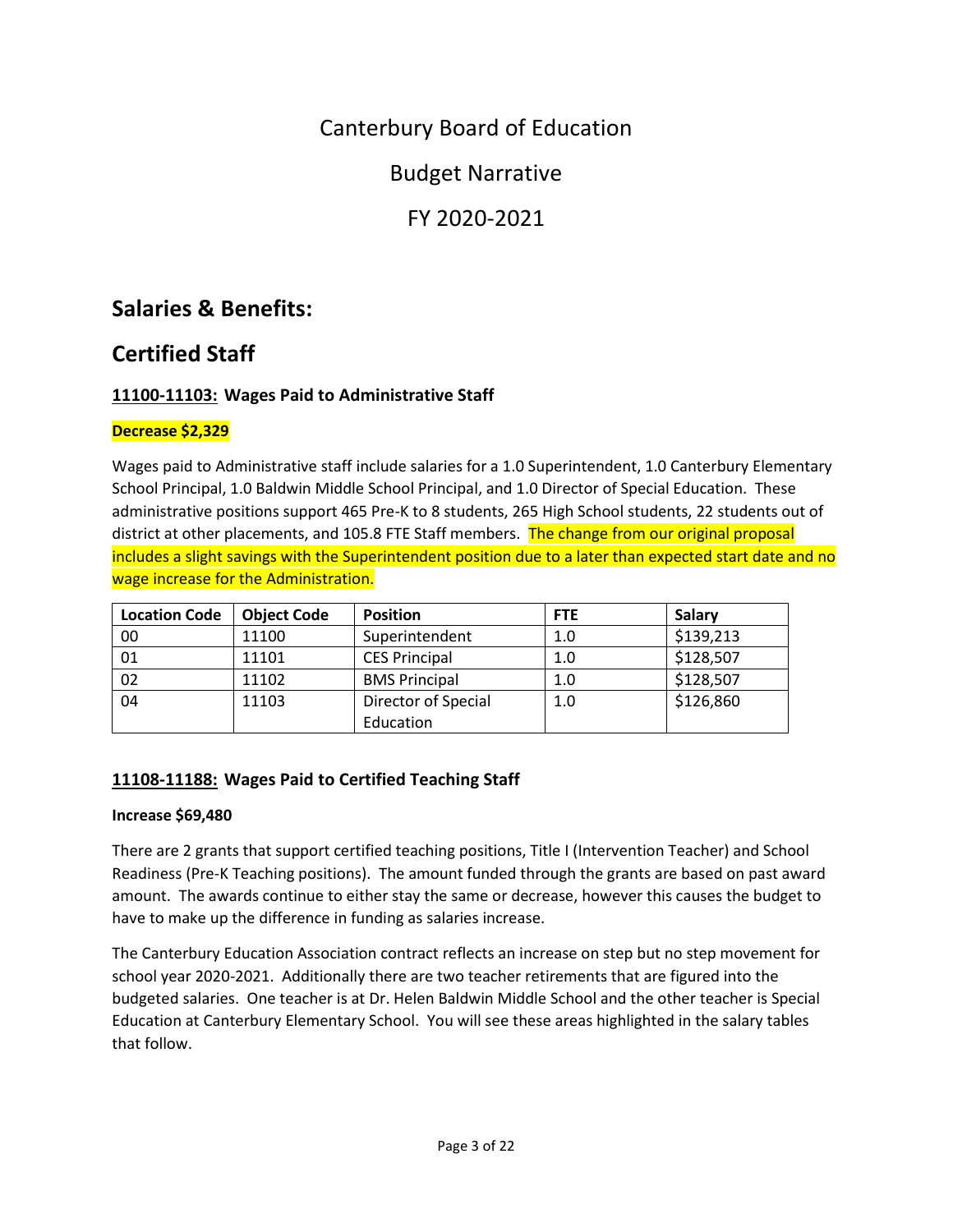### **11108: Canterbury Elementary School Teachers K-4:**

In 2019-2020 CES increased by (1) 3<sup>rd</sup> grade teacher due to enrollment and class sizes. There is an additional request to increase the 4<sup>th</sup> grade classes by 1.0 FTE. This is due to the large class sizes move to 4<sup>th</sup> grade from 3<sup>rd</sup>. Our projected enrollment is below:

| <b>Grade Level</b> | <b>Projected Enrollment</b> | <b>Class Size per contract</b> | 2020-2021 Sections         |
|--------------------|-----------------------------|--------------------------------|----------------------------|
| Pre-K              | 45                          | 18                             | 4 (2 Full Time Teachers, 4 |
|                    |                             |                                | Sections)                  |
|                    | 47                          | 20                             |                            |
|                    | 50                          | 22                             |                            |
|                    | 51                          | 24                             |                            |
|                    | 52                          | 24                             |                            |
|                    | 50                          | 24                             |                            |
| Totals             | 295                         |                                |                            |

### **Details of the salary account is as follows:**

| <b>Location</b> | <b>Object Code</b> | <b>Position</b>                  | <b>FTE</b> | <b>Step</b>  | <b>Salary</b> |
|-----------------|--------------------|----------------------------------|------------|--------------|---------------|
| Code            |                    |                                  |            |              |               |
| 02              | 11108              | $Teacher - K$                    | 1.0        | 3 BA         | \$46,232      |
| 02              | 11108              | $Teacher - K$                    | 1.0        | 16 MA        | \$85,556      |
| 02              | 11108              | Teacher $-K$                     | 1.0        | <b>16 MA</b> | \$85,556      |
| 02              | 11108              | Teacher $-1$ <sup>st</sup> Grade | 1.0        | 15 MA        | \$80,963      |
| 02              | 11108              | Teacher $-1$ <sup>st</sup> Grade | 1.0        | <b>16 MA</b> | \$85,556      |
| 02              | 11108              | Teacher $-1$ <sup>st</sup> Grade | 1.0        | 7 MA         | \$62,297      |
| 02              | 11108              | Teacher $-2^{nd}$ Grade          | 1.0        | 10 MA        | \$67,296      |
| 02              | 11108              | Teacher $-2^{nd}$ Grade          | 1.0        | 3 MA         | \$55,681      |
| 02              | 11108              | Teacher $-2^{nd}$ Grade          | 1.0        | 16 MA        | \$85,556      |
| 02              | 11108              | Teacher $-3$ <sup>rd</sup> Grade | 1.0        | 9 MA         | \$65,625      |
| 02              | 11108              | Teacher $-3$ <sup>rd</sup> Grade | $1.0$      | 15 MA        | \$80,963      |
| 02              | 11108              | Teacher $-3$ <sup>rd</sup> Grade | 1.0        | 6 MA         | \$60,642      |
| 02              | 11108              | Teacher $-4$ <sup>th</sup> Grade | 1.0        | <b>16 MA</b> | \$85,556      |
| 02              | 11108              | Teacher - 4 <sup>th</sup> Grade  | 1.0        | 14 MA        | \$77,461      |
| 02              | 11108              | Teacher - 4 <sup>th</sup> Grade  | $1.0\,$    | 4 MA         | \$57,332      |
| 02              | 11108              | Teacher-PE                       | 1.0        | 16 MA        | \$85,556      |
| 02              | 11108              | Teacher - Technology             | 1.0        | 6 MA         | \$60,642      |
| 02              | 11108              | Teacher - Art                    | 1.0        | 16 MA        | \$85,556      |
| 02              | 11108              | Teacher - Music                  | 1.0        | 3BA          | \$46,232      |
| 02              | 11108              | Teacher - Intervention           | 1.0        | 10 MA        | \$67,296      |
| 02              | 11108              | Grant Funding (Title I)          |            |              | (560,000)     |
| 02              | 11108              | Reduction                        |            |              | (15, 433)     |
| 02              | 11108              | <b>Total Budget Funding</b>      |            |              | \$1,352,121   |

# **11110: Dr. Helen Baldwin Middle School Teachers 5-8:**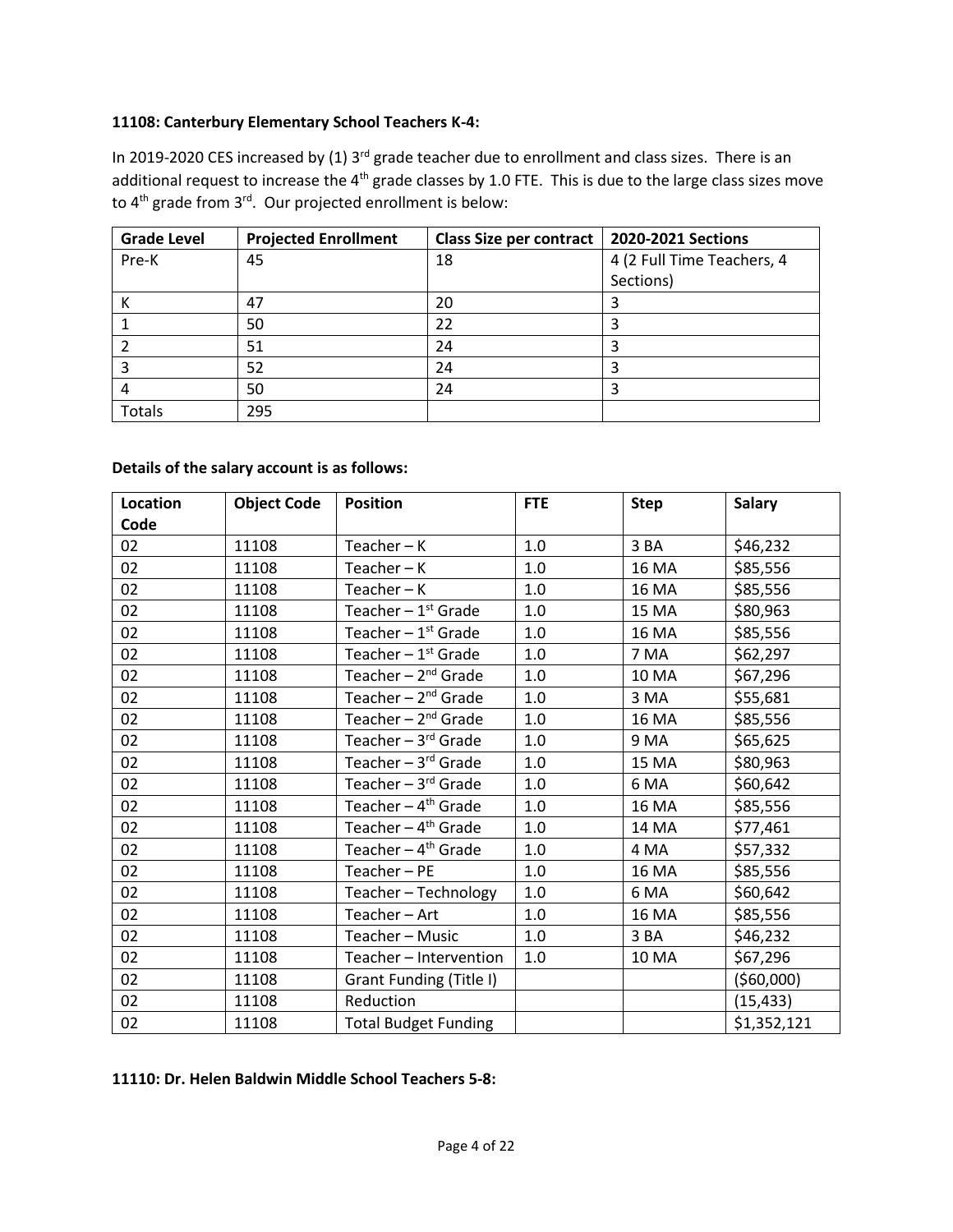In 2019-2020, BMS decreased teaching staff by 1 Family Consumer Science Teacher, 1 Foreign Language Teacher, and .5 Music Teacher. This budget currently does not reinstate any of these positions. The projected enrollment for 2020-2021 is below:

| <b>Grade Level</b> | <b>Projected Enrollment</b> | Class Size per contract | 2019-2020 Sections          |
|--------------------|-----------------------------|-------------------------|-----------------------------|
|                    | 44                          | 26                      | 5 content based teaches 5/6 |
|                    | 47                          | 26                      | 5 content based teaches 5/6 |
|                    | 47                          | 26                      | 5 content based teaches 7/8 |
|                    | 45                          | 26                      | 5 content based teaches 7/8 |
| <sup>r</sup> otals | 183                         |                         |                             |

### **Details of the salary account is as follows:**

| Location | <b>Object Code</b> | <b>Position</b>             | <b>FTE</b> | <b>Step</b> | <b>Salary</b> |
|----------|--------------------|-----------------------------|------------|-------------|---------------|
| Code     |                    |                             |            |             |               |
| 01       | 11110              | Grade 5/6 LA                | 1.0        | 16 MA       | \$85,556      |
| 01       | 11110              | Grade 5/6 Social            | 1.0        | 15 MA       | \$80,963      |
|          |                    | <b>Studies</b>              |            |             |               |
| 01       | 11110              | Grade 5/6 Math              | 1.0        | 7 MA        | \$62,297      |
| 01       | 11110              | Grade 5/6 Reading           | 1.0        | 10 MA       | \$67,296      |
| 01       | 11110              | Grade 5/6 Science           | 1.0        | 16 MA       | \$85,556      |
| 01       | 11110              | Grade 7/8 LA                | 1.0        | 4 MA        | \$57,332      |
| 01       | 11110              | Grade 7/8 Social            | $1.0\,$    | 4 MA        | \$57,332      |
|          |                    | Studies (Retirement)        |            |             |               |
| 01       | 11110              | Grade 7/8 Math              | 1.0        | 7 MA        | \$62,297      |
| 01       | 11110              | Grade 7/8 Reading           | 1.0        | 7 MA        | \$62,297      |
| 01       | 11110              | Grade 7/8 Science           | 1.0        | 11 MA       | \$69,378      |
| 01       | 11110              | Teacher - PE/Health         | 1.0        | 2BA         | \$44,981      |
| 01       | 11110              | Teacher-Art                 | 1.0        | <b>8 MA</b> | \$63,953      |
| 01       | 11110              | Teacher - Music/Band        | 0.5        | 2 MA        | \$27,014      |
| 01       | 11110              | Teacher - Technology        | 1.0        | 14 MA       | \$77,461      |
| 01       | 11110              | Teacher - Math SRBI         | 1.0        | 15 MA       | \$80,963      |
| 01       | 11110              | Reduction                   |            |             | ( \$10,645)   |
| 01       | 11110              | <b>Total Budget Funding</b> |            |             | \$984,676     |

### **11111/11112/11175: District Related Services:**

Related Services include Guidance, Psychologist, Speech Therapist, and Social Worker. Each one of these positions are full time (1.0) but are shared between CES, BMS, and Special Education budgets. The breakdown of salaries is as follows:

| <b>Location Code</b> | <b>Object Code</b> | <b>Position</b> | <b>FTE</b> | <b>Step</b>            | Salarv   |
|----------------------|--------------------|-----------------|------------|------------------------|----------|
| 02                   | 11112              | Guidance        | .25        | 16 MA                  | \$21,389 |
| 02                   | 11112              | Psychologist    | .075       | $3.6$ <sup>th</sup> vr | \$4,516  |
| 02                   | 11112              | Speech          | .075       | 16 MA                  | \$6,417  |
| 02                   | 11112              | Social Worker   | .25        | 16 MA                  | \$21,389 |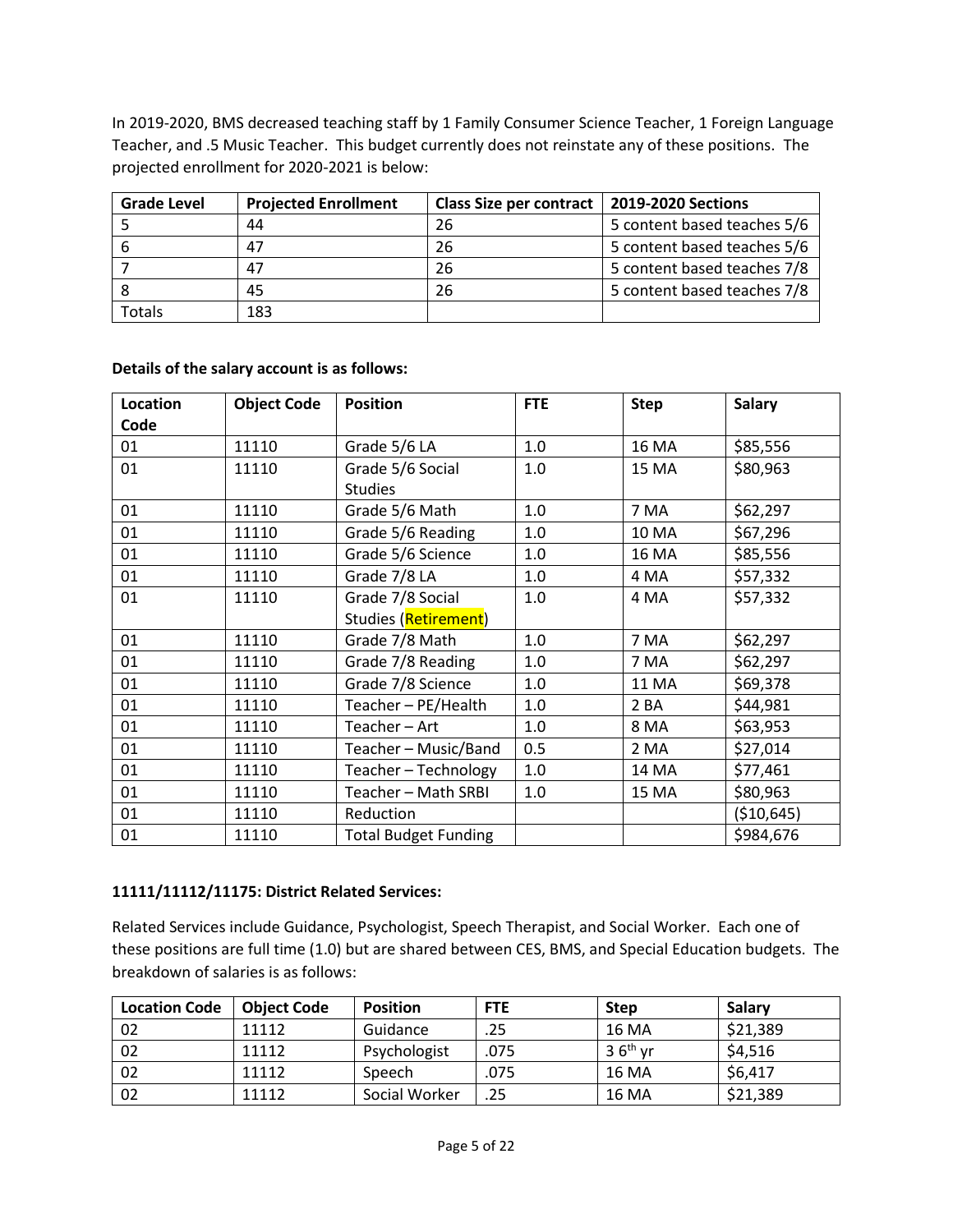| 01 | 11175 | Guidance            | .25  | 16 MA     | \$21,389  |
|----|-------|---------------------|------|-----------|-----------|
| 01 | 11175 | Psychologist        | .075 | $36th$ yr | \$4,516   |
| 01 | 11175 | Speech              | .075 | 16 MA     | \$6,417   |
| 01 | 11175 | Social Worker       | .25  | 16 MA     | \$21,389  |
| 04 | 11111 | Guidance            | .5   | 16 MA     | \$42,778  |
| 04 | 11111 | Psychologist        | .85  | $36th$ yr | \$51,179  |
| 04 | 11111 | Speech              | .85  | 16 MA     | \$72,723  |
| 04 | 11111 | Social Worker       | .5   | 16 MA     | \$42,778  |
|    |       | Reduction           |      |           | (53, 426) |
|    |       | across lines        |      |           |           |
|    |       | <b>Total Budget</b> |      |           | \$316,878 |

### **11141 Special Education Teachers (District):**

There are 2 Special Education teachers per building and an additional 2 teachers as CES in the Pre-K program. The Pre-K program is supported by School Readiness Grant funds.

| <b>Grade Level</b> | Oct 1, 2019 Enrollment | <b>Teachers Per Grade</b> |
|--------------------|------------------------|---------------------------|
| Pre-K              | 8                      | 2 (4 Sections)            |
|                    | 11                     | .4                        |
|                    | 5                      | .4                        |
| $\mathcal{P}$      |                        | .4                        |
| 3                  | 4                      | .4                        |
|                    |                        | .4                        |
| 5                  | 5                      | .5                        |
| 6                  | 5                      | .5                        |
|                    | q                      | .5                        |
| 8                  | 5                      | .5                        |

Special Education enrollment as of October  $1<sup>st</sup>$ , 2019 is as follows:

### **Details of the salary account is as follows:**

| <b>Location Code</b> | <b>Object Code</b> | <b>Position</b>      | <b>FTE</b> | <b>Step</b> | <b>Salary</b> |
|----------------------|--------------------|----------------------|------------|-------------|---------------|
| 04                   | 11141              | Pre-K Teacher        | 1.0        | 16 MA       | \$85,556      |
| 04                   | 11141              | Pre-K Teacher        | 1.0        | 14 MA       | \$77,461      |
| 04                   | 11141              | <b>CES Teacher</b>   | 1.0        | 7 MA        | \$62,297      |
| 04                   | 11141              | <b>CES Teacher</b>   | 1.0        | 4 MA        | \$57,332      |
|                      |                    | (Retirement)         |            |             |               |
| 04                   | 11141              | <b>BMS Teacher</b>   | 1.0        | 16 MA       | \$85,556      |
| 04                   | 11141              | <b>BMS Teacher</b>   | 1.0        | 16 MA       | \$85,556      |
| 04                   | 11141              | <b>Grant Funding</b> |            |             | ( \$115,000)  |
|                      |                    | (School              |            |             |               |
|                      |                    | Readiness)           |            |             |               |
| 04                   | 11141              | Reduction            |            |             | (54,906)      |
| 04                   | 11141              | <b>Total Budget</b>  |            |             | \$338,758     |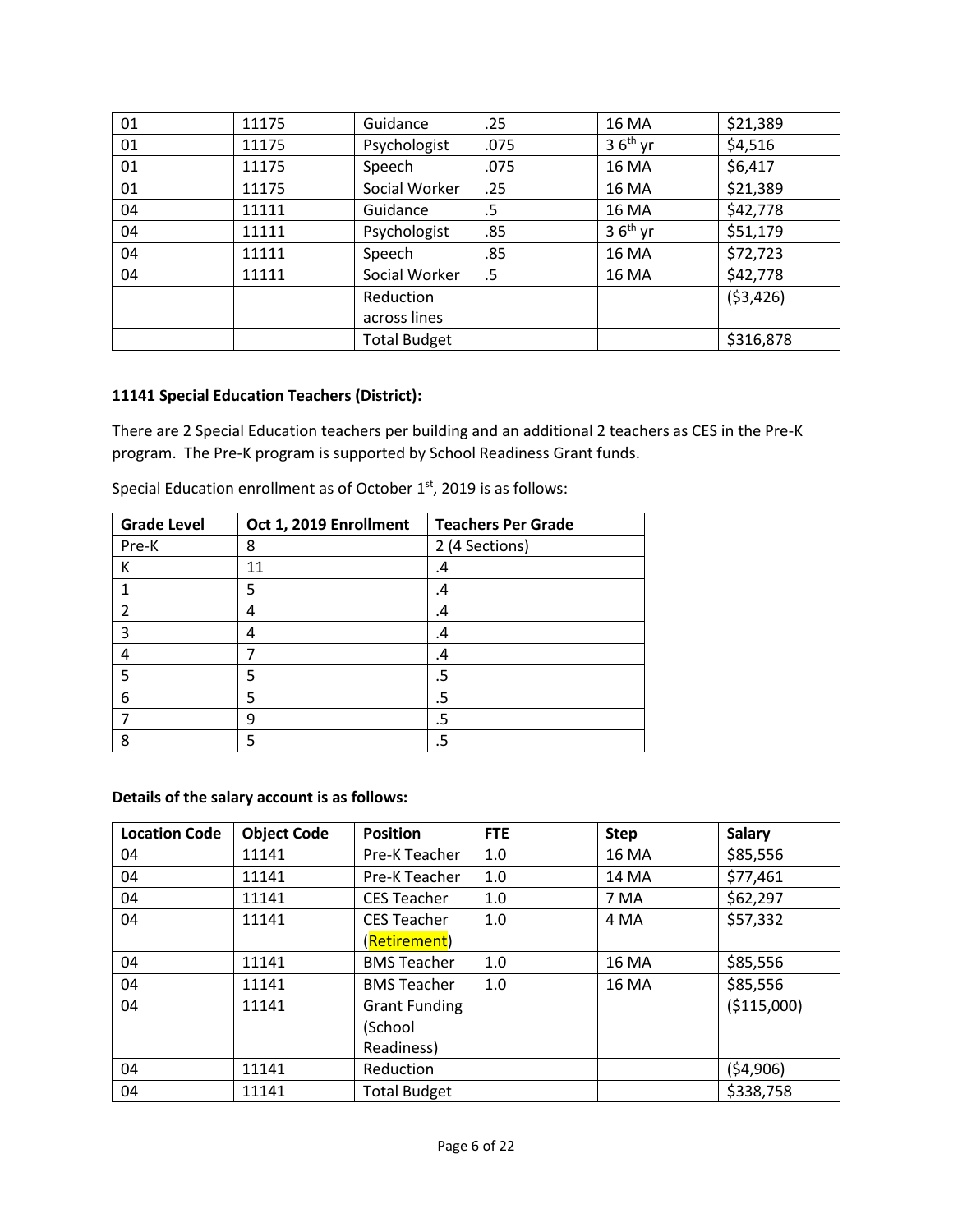### **11120/11121/11122 Certified Teacher Subs:**

These sub accounts cover all certified teacher subs as needed. Our full day sub rates are \$100 per day for retired CT teachers, \$90 per day for any certified teacher, and \$85 per day for non-certified teachers. Half day rates are \$65 per (half) day for certified teachers and \$75 per (half) day for a retired CT teacher. We currently utilize Aesop for our sub calling software.

### **11182 Homebound Tutors:**

Homebound tutors are for instances when students are unable to attend school for any reason or may need additional help outside of school.

#### **11185 CES Advisors:**

| <b>Location Code</b> | <b>Object Code</b> | <b>Position</b>         | <b>Stipend</b> |
|----------------------|--------------------|-------------------------|----------------|
| -02                  | 11185              | <b>CES Lead Teacher</b> | \$2,086        |
| 02                   | 11185              | <b>Total Budget</b>     | \$2,086        |

#### **11188 BMS Advisors & Coaches:**

| <b>Location Code</b> | <b>Object Code</b> | <b>Position</b>                | <b>Stipend</b> |
|----------------------|--------------------|--------------------------------|----------------|
| 01                   | 11188              | <b>Athletic Director</b>       | \$1,420        |
| 01                   | 11188              | Girls Soccer Coach             | \$1,420        |
| 01                   | 11188              | <b>Girls Soccer Assistant</b>  | \$700          |
|                      |                    | Coach                          |                |
| 01                   | 11188              | Boys Soccer Coach              | \$1,420        |
| 01                   | 11188              | <b>Boys Soccer Assistant</b>   | \$700          |
|                      |                    | Coach                          |                |
| 01                   | 11188              | Boys Basketball Coach          | \$1,420        |
| 01                   | 11188              | <b>Boys Basketball</b>         | \$700          |
|                      |                    | <b>Assistant Coach</b>         |                |
| 01                   | 11188              | Girls Basketball Coach         | \$1,420        |
| 01                   | 11188              | <b>Cheerleading Coach</b>      | \$1,420        |
| 01                   | 11188              | <b>Assistant Cheerleading</b>  | \$700          |
|                      |                    | Coach                          |                |
| 01                   | 11188              | <b>Baseball Coach</b>          | \$1,420        |
| 01                   | 11188              | <b>Assistant Baseball</b>      | \$700          |
|                      |                    | Coach                          |                |
| 01                   | 11188              | Softball Coach                 | \$1,420        |
| 01                   | 11188              | <b>Assistant Softball</b>      | \$700          |
|                      |                    | Coach                          |                |
| 01                   | 11188              | <b>Boys Track Coach</b>        | \$1,420        |
| 01                   | 11188              | <b>Girls Track Coach</b>       | \$1,420        |
| 01                   | 11188              | Lead Teacher                   | \$2,086        |
| 01                   | 11188              | <b>Chemical Safety Officer</b> | \$1,100        |
| 01                   | 11188              | 8 <sup>th</sup> Grade Yearbook | \$869          |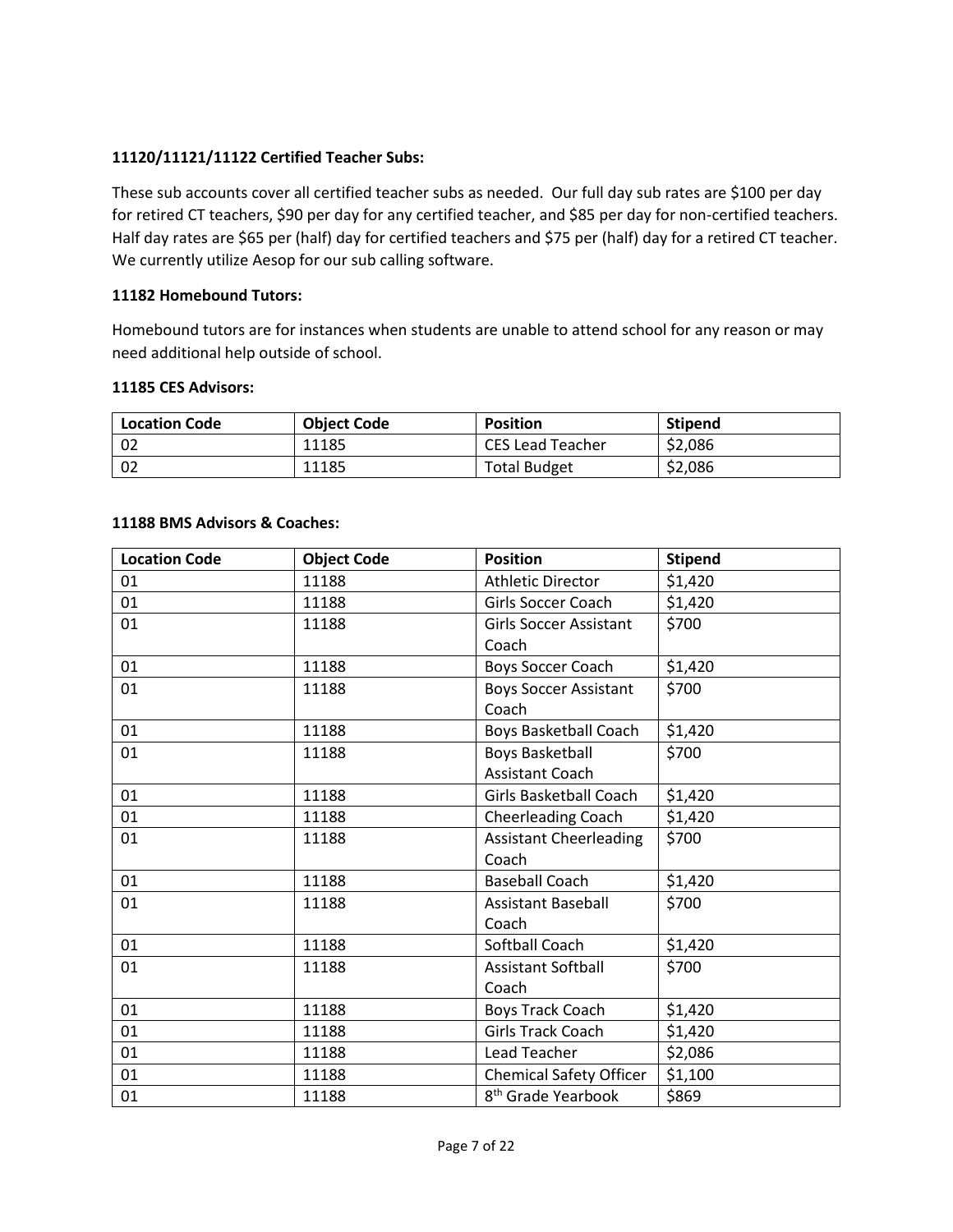| 01 | 11188 | <b>National Jr Honor</b>      | \$869    |
|----|-------|-------------------------------|----------|
|    |       | Society                       |          |
|    | 11188 | Dance Advisor                 | \$869    |
| 01 | 11188 | 8 <sup>th</sup> Grade Advisor | \$985    |
| 01 | 11188 | <b>Total Budget</b>           | \$25,178 |

# **Non-Certified Staff**

# **11201-11299: Wages Paid to Non-Certified Staff**

### **Increase \$108,156**

### **11201/11202 Nurses:**

Nurses are not affiliated with any union contract therefore salaries reflected in this budget are a 0% increase. There are funds budgeted in the Negotiations line to support any increases across all nonaffiliated accounts.

| <b>Location Code</b> | <b>Object Code</b> | <b>Position</b>    | Salary   |
|----------------------|--------------------|--------------------|----------|
| 01                   | 11201              | <b>BMS Nurse</b>   | \$51,436 |
| 01                   | 11201              | Head Nurse Stipend | \$2,750  |
| 02                   | 11202              | <b>CES Nurse</b>   | \$51,436 |

### **11204/11208/11209 Paraprofessionals:**

Wages paid to Instructional Assistants (accounts 11204, 11208, and 11209) reflect a wage increase as per contract of 2%. The increase in wages here (acct 11208) account for a reduction in available grant funds as in previous years. Hourly rates are set per contract, hours vary per day depending on the position, and total days paid (per contract) total 193 (181 School Days, 11 Holidays, and 1 professional development day) Grant funds that support paraprofessional salaries are School Readiness, Title I, and IDEA 611.

| <b>Location Code</b> | <b>Object Code</b> | <b>Position</b>            | <b>Expected Total Salary</b> |
|----------------------|--------------------|----------------------------|------------------------------|
| 02                   | 11204              | <b>CES Para</b>            | \$26,020                     |
| 02                   | 11204              | <b>CES Para</b>            | \$26,020                     |
| 02                   | 11204              | <b>CES Para</b>            | \$26,020                     |
| 02                   | 11204              | <b>CES Para</b>            | \$26,399                     |
| 04                   | 11208              | <b>CES Special Ed Para</b> | \$25,885                     |
| 04                   | 11208              | <b>CES Special Ed Para</b> | \$28,573                     |
| 04                   | 11208              | <b>BMS Special Ed Para</b> | \$24,608                     |
| 04                   | 11208              | <b>CES Special Ed Para</b> | \$26,262                     |
| 04                   | 11208              | CES Special Ed Para        | \$25,254                     |
| 04                   | 11208              | <b>CES Special Ed Para</b> | \$27,190                     |
| 04                   | 11208              | <b>BMS Special Ed Para</b> | \$25,885                     |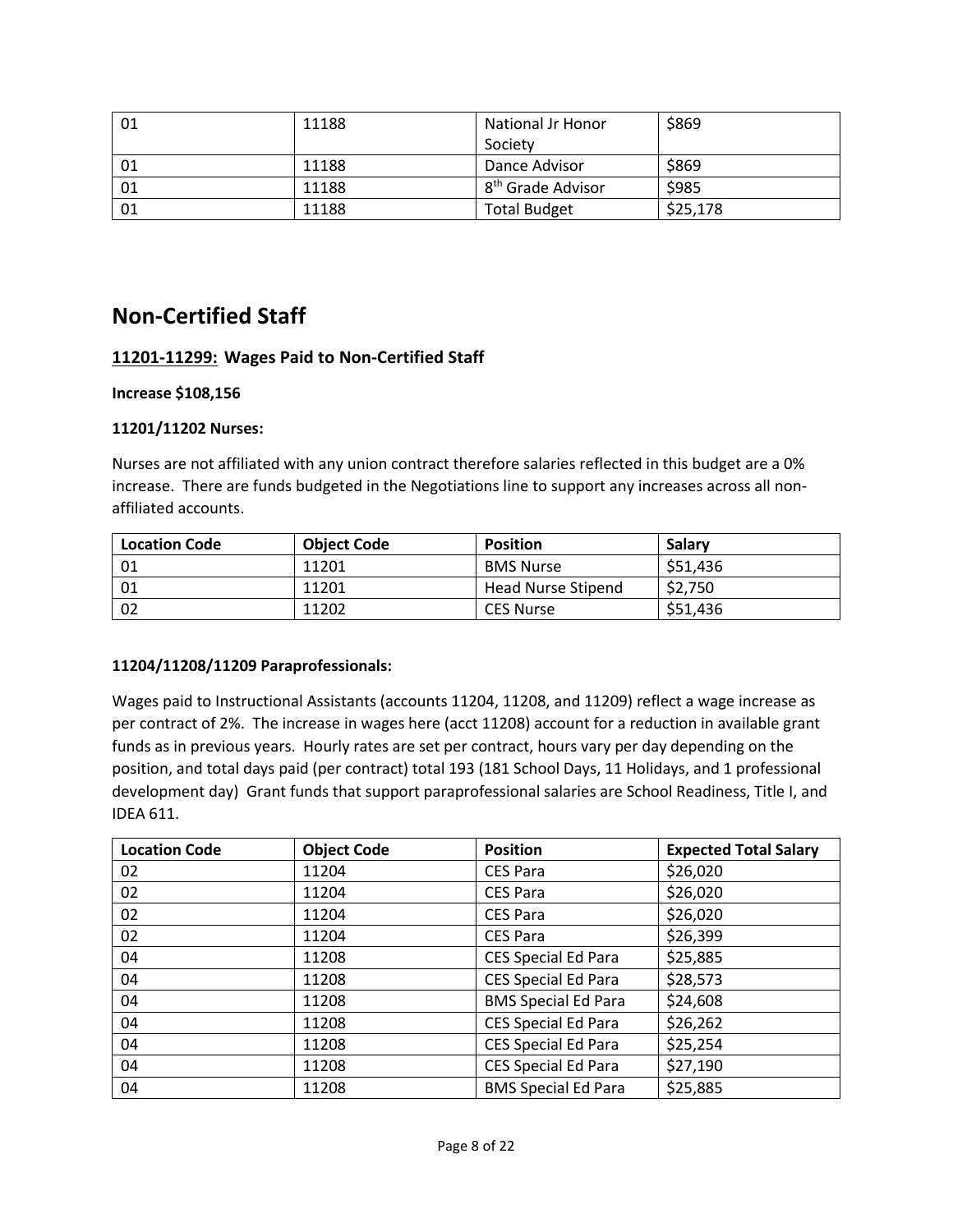| 04 | 11208 | <b>CES Special Ed Para</b> | \$25,885     |
|----|-------|----------------------------|--------------|
| 04 | 11208 | <b>CES Special Ed Para</b> | \$22,323     |
| 04 | 11208 | <b>CES Special Ed Para</b> | \$27,592     |
| 04 | 11208 | CES Pre-K Para             | \$25,885     |
| 04 | 11208 | <b>BMS Special Ed Para</b> | \$22,439     |
| 04 | 11208 | <b>BMS Special Ed Para</b> | \$25,885     |
| 04 | 11208 | <b>BMS Special Ed Para</b> | \$27,189     |
| 04 | 11209 | High School Para           | \$26,262     |
| 04 | 11209 | High School Para           | \$25,254     |
| 04 | 11208 | <b>Grant Funds (IDEA)</b>  | ( \$145,000) |
| 04 | 11208 | <b>Grant Funds (School</b> | (520,000)    |
|    |       | Readiness)                 |              |
| 02 | 11204 | Grant Funds (Title I)      | (520,000)    |
| 04 | 11208 | Reduction of 1 para        | (525, 253)   |
|    |       | <b>Total Budget</b>        | \$306,577    |

# **11250/11252 Library Directors:**

Each school has a Library Director. Library Directors are included in the Paraprofessional union. Wages budgeted include the negotiated 2% increase.

| <b>Location Code</b> | <b>Object Code</b> | <b>Position</b>             | <b>Expected Salary</b> |
|----------------------|--------------------|-----------------------------|------------------------|
|                      | 11250              | <b>BMS Library Director</b> | \$26,415               |
| - 02                 | 11252              | <b>CES Library Director</b> | \$26,415               |

### **11205 Central Office Non Certified Salaries:**

Salaries in Central Office non certified salaries include the Business Office (Director of Finance & Operations, Business Office Financial Assistant, and a Payroll Clerk) and the Administrative Assistant to the Superintendent. All of the employees in this group, aside from the Payroll Clerk, are not affiliated with any union / association and therefore are not budgeted for any increase.

| <b>Location Code</b> | <b>Object Code</b> | <b>Position</b>        | <b>FTE</b> | <b>Salary</b> |
|----------------------|--------------------|------------------------|------------|---------------|
| 00                   | 11205              | Director of Finance    | .7         | \$70,000      |
|                      |                    | & Operations           |            |               |
| 00                   | 11205              | Administrative         | 1.0        | \$54,671      |
|                      |                    | Assistant to           |            |               |
|                      |                    | Superintendent         |            |               |
| 00                   | 11205              | <b>Business Office</b> | .8         | \$36,000      |
|                      |                    | Assistant              |            |               |
| 00                   | 11205              | Payroll Clerk          | .5         | \$21,018      |
|                      |                    | <b>Total Budget</b>    |            | \$191,689     |

### **11225 Extended Year Services:**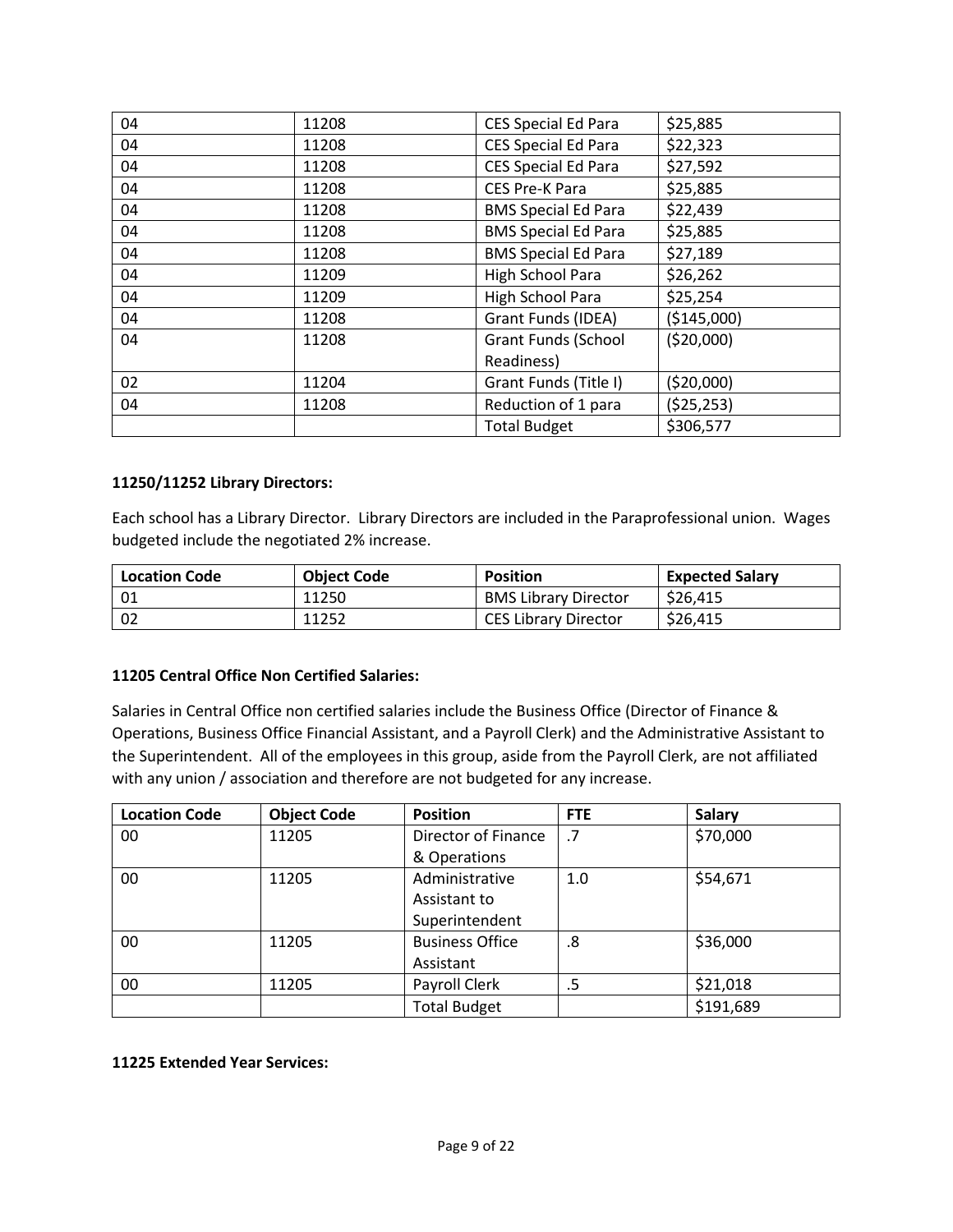Salaries here are paid to staff who work the extended year program. The program may differ year to year depending on the needs of the students and the number of students attending.

# **11230/11232/11288 Office Personnel:**

Office personnel include salaries for 5 secretaries. Each building has an Office Clerk position that works the school year plus 4 days and a Principal's Secretary that works the school year plus 10 days. Additionally, the Principal's Secretary will work 19 days when school is not in session. The Special Education Secretary will follow the same number of days as a Principal's Secretary. The Special Education Office has 1 secretary. The contractual increase in wages is 2.25% for the 2020/2021 contract year.

| <b>Location Code</b> | <b>Object Code</b> | <b>Position</b>                | <b>Expected Total</b> |
|----------------------|--------------------|--------------------------------|-----------------------|
|                      |                    |                                | <b>Salary</b>         |
| 01                   | 11230              | <b>BMS Office Clerk</b>        | \$25,229              |
| 01                   | 11230              | <b>BMS Principal</b>           | \$32,885              |
|                      |                    | Secretary                      |                       |
| 02                   | 11232              | <b>CES Office Clerk</b>        | \$27,080              |
| 02                   | 11232              | <b>CES Principal Secretary</b> | \$34,529              |
| 02                   | 11232              | <b>CES Student Activity</b>    | \$250                 |
|                      |                    | Bookkeeper Stipend             |                       |
| 04                   | 11288              | <b>Special Education</b>       | \$25,182              |
|                      |                    | Secretary                      |                       |

### **11240 Bus Mechanic:**

Canterbury Public Schools employs 2 Bus Mechanics. One Bus Mechanic works 5.5 hours per day, year round, and the second Bus Mechanic works 2.5 hours per day year round. Both positions are not part of any association / union.

| <b>Location Code</b> | <b>Object Code</b> | <b>Position</b>           | <b>Expected Total</b> |
|----------------------|--------------------|---------------------------|-----------------------|
|                      |                    |                           | Salary                |
| 05                   | 11240              | <b>Bus Mechanic</b>       | \$48,534              |
| 05                   | 11240              | <b>Bus Mechanic (Part</b> | \$16,250              |
|                      |                    | Time)                     |                       |

# **11241 Transportation Coordinator:**

The Transportation Coordinator is responsible for all matters concerning the transportation department, including staff training, personnel files, registrations, parent concerns, and bus routes. It is budgeted as a stipend position that has in the past been filled by a driver.

### **11242 Drivers K-12:**

All Bus driver accounts have been merged to one account, Drivers K-12. The increase here is based on actual hours worked which has increased slightly based on the length of the runs. Driver hours vary between 5 and 6 hours per day. The hourly rate for all drivers is \$20.09 per hour. The Bus Driver Association's contract expires at the end of this school year and negotiations will be underway soon.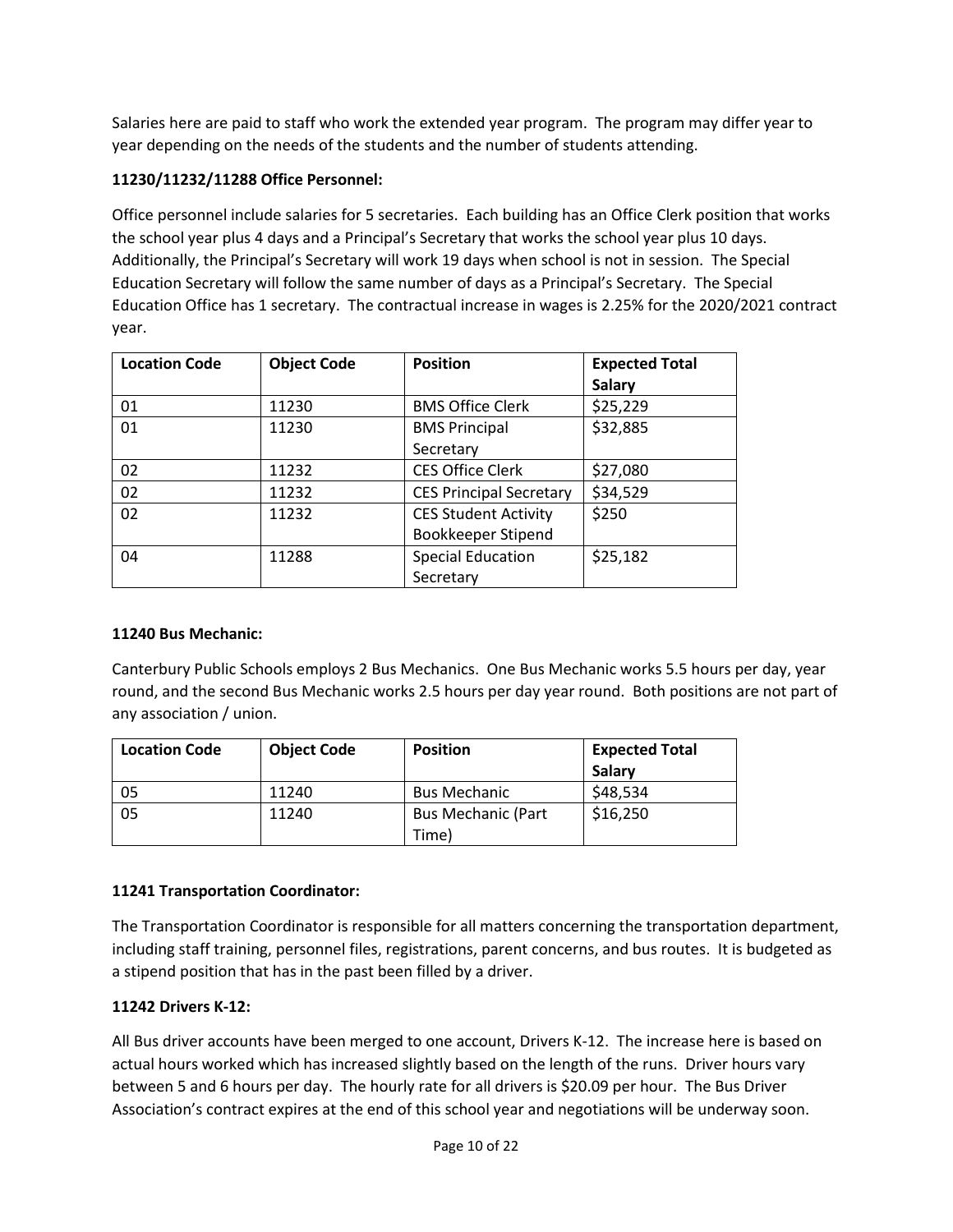The budget does not include an increase in hourly rate, however, we did include funds in negotiations to support these increases. Also included in the Bus Drivers agreement is paid time for unused sick leave, you can find this budgeted figure under account code 11294.

| <b>Location Code</b> | <b>Object Code</b> | <b>Position</b>        | <b>Expected Total</b> |
|----------------------|--------------------|------------------------|-----------------------|
|                      |                    |                        | <b>Salary</b>         |
| 05                   | 11242              | Run 1                  | \$23,023              |
| 05                   | 11242              | Run 2                  | \$23,023              |
| 05                   | 11242              | Run 3                  | \$23,023              |
| 05                   | 11242              | Run 4                  | \$23,032              |
| 05                   | 11242              | Run 5                  | \$23,032              |
| 05                   | 11242              | Run 6                  | \$23,032              |
| 05                   | 11242              | Run 7                  | \$19,186              |
| 05                   | 11242              | Run 8                  | \$19,186              |
| 05                   | 11242              | Run 9                  | \$19,186              |
| 05                   | 11242              | <b>Run 10</b>          | \$19,186              |
| 05                   | 11242              | Run 11 (Vo-ag & Spare) | \$7,675               |
|                      |                    | <b>Total Budget</b>    | \$222,557             |

# **11245 Drivers Special Education:**

Van drivers for Special Education are also included in the Bus Drivers association. The hourly rate for van drivers is \$17.06 per hour. We currently have 5 van runs, 1 Pre-K mid-day run, and 1 Bus Aide/Monitor. Van runs vary in hours depending on where they are going, usually between 4 and 6 hours.

| <b>Location Code</b> | <b>Object Code</b> | <b>Position</b>         | <b>Expected Total</b> |
|----------------------|--------------------|-------------------------|-----------------------|
|                      |                    |                         | <b>Salary</b>         |
| 05                   | 11245              | Van 1                   | \$14,663              |
| 05                   | 11245              | Van 2                   | \$17,267              |
| 05                   | 11245              | Van 3                   | \$19,551              |
| 05                   | 11245              | Van 4                   | \$14,663              |
| 05                   | 11245              | Van 5                   | \$14,663              |
| 05                   | 11245              | Pre-K Midday run        | \$7,675               |
| 05                   | 11245              | <b>Bus Monitor/aide</b> | \$7,702               |
|                      |                    | <b>Total Budget</b>     | \$96,184              |

### **11260 Maintenance Staff:**

| <b>Location Code</b> | <b>Object Code</b> | <b>Position</b>        | <b>FTE</b> | <b>Expected Total</b><br><b>Salary</b> |
|----------------------|--------------------|------------------------|------------|----------------------------------------|
| 06                   | 11260              | Director of Facilities | 1.0        | \$55,453                               |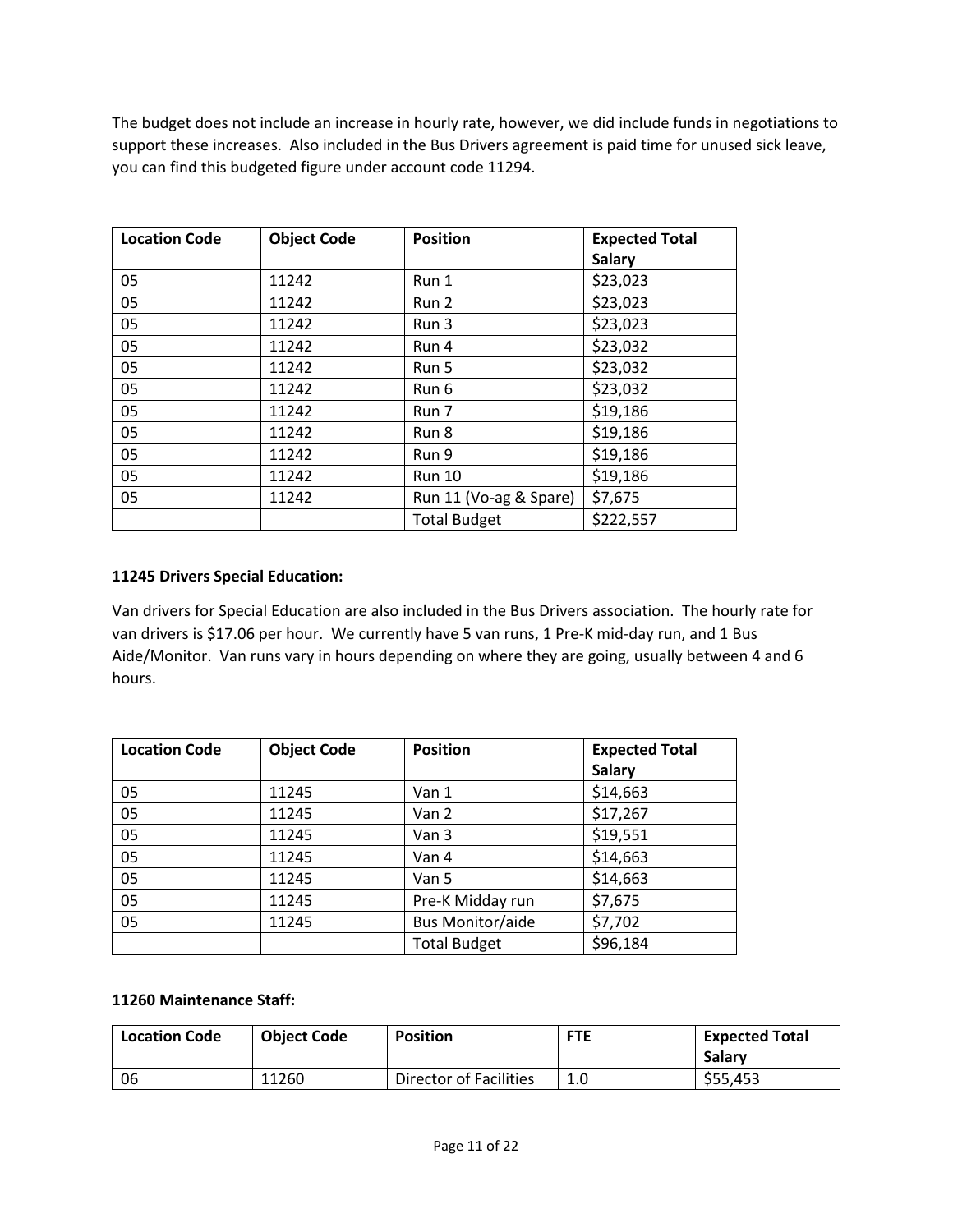| 06 | 11260 | Part Time                | . . | \$18,603 |
|----|-------|--------------------------|-----|----------|
|    |       | Maintenance              |     |          |
| 06 | 11260 | <b>Part Time Grounds</b> | .b  | \$24,324 |
|    |       | <b>Total Budget</b>      |     | \$98,378 |

### **11263 Custodians:**

Custodians have increased by a .4 FTE position. This position has been hired in the beginning of the 2019-2020 school year. It has been determined that the position was needed after a cut of the position in the past. The wages include a 2% wage increase per contract. The custodial team is responsible for maintaining about 85,000 square feet of "living" space. We have 2.0 daytime custodians and 4.4 second shift custodians.

| <b>Location Code</b> | <b>Object Code</b> | <b>Position</b>       | <b>FTE</b> | <b>Expected Total</b> |
|----------------------|--------------------|-----------------------|------------|-----------------------|
|                      |                    |                       |            | <b>Salary</b>         |
| 06                   | 11263              | Custodian             | 1.0        | \$42,182              |
| 06                   | 11263              | Custodian             | 1.0        | \$43,243              |
| 06                   | 11263              | Custodian             | 1.0        | \$40,539              |
| 06                   | 11263              | Custodian             | 1.0        | \$40,539              |
| 06                   | 11263              | Custodian             | 1.0        | \$43,243              |
| 06                   | 11263              | Custodian             | 1.0        | \$43,243              |
| 06                   | 11263              | Custodian             | .4         | \$16,216              |
| 06                   | 11263              | <b>Head Custodian</b> |            | \$3,576               |
|                      |                    | Stipend               |            |                       |
|                      |                    | <b>Total Budget</b>   |            | \$272,781             |

### **11299 Negotiations:**

Negotiations include funds for wage increases for Bus Drivers and non-affiliated contracts.

# **Benefits**

### **21001-21072: Group Insurance**

### **Increase \$218,476**

Group insurance has been set at an increase of 19%. This school year is the first year in our collaborative with Eastconn, CT-Chip. All negotiated contracts will have moved to the HDHP/HSA health plan model. Insurance figures include the 19% projected increase as well as the negotiated employer share.

# **22004-22050: Social Security / Medicare Employer Taxes**

### **Increase \$6,101**

Employer taxes are figured based on actual percentages and historic spend. Certified salary rate is 1.45% and Non-Certified salary rate is 7.65%.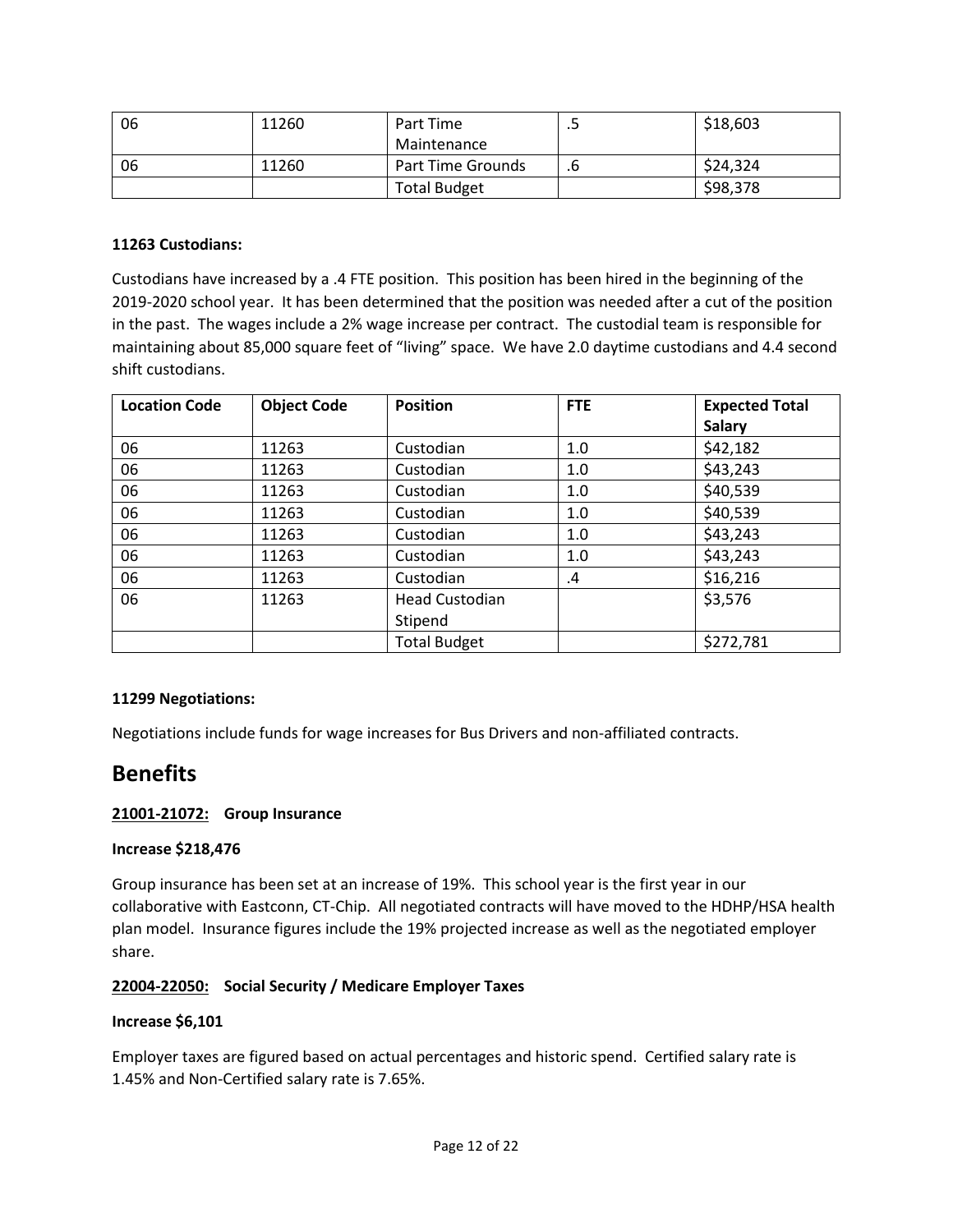### **24001-24003: Employee – Other Benefits**

### **Increase \$8,625**

Employee, other benefits, includes tuition reimbursement (as per teacher contract) and a new line for District Annuity contribution. Annuity contributions are per contract and are broken down below:

| <b>Position</b>               | <b>Contracted Annuity</b> |
|-------------------------------|---------------------------|
|                               | Contribution              |
| Superintendent                | \$1,000                   |
| <b>CES Principal</b>          | \$1,000                   |
| <b>BMS Principal</b>          | \$1,000                   |
| Director of Special Education | \$1,000                   |
| <b>Head Custodian</b>         | \$875                     |

### **25001: Unemployment Benefits**

Unemployment benefits can vary year to year. This budget includes the past budgeted amount of \$10,000 which is based on past fiscal year spend and projected spend for FY 20.

### **26001: Workers' Compensation Insurance**

### **Decrease (\$75,647)**

For FY 20, Canterbury Public Schools has made a move to a new vendor (Travelers) and Broker (HD Segur) and saw significant savings. The requested budget for FY 21 includes a projected 7% increase over FY 20.

### **29001: Physical Exams Drivers**

Physical exams are required on a yearly basis and covered by the employer per contract. The bus drivers have a choice to be reimbursed or to go to Concentra at the cost of the Board of Ed.

# **Professional Services:**

# **32204-32213: Staff Professional Development**

### **Decrease (\$3,000)**

Staff professional development has a slight decrease. Professional development is needed in all aspects of district management. Professional development helps to keep the district moving forward and in compliance with new laws and regulations.

### **32301-32333: Other Professional Services**

### **Decrease (\$8,800)**

Other professional services are services provided to students from outside sources. Budgeted here are services such as evaluations, OT (Occupational Therapy), PT (Physical Therapy), Speech services, Behavioral Analyst services, and Psych services. Currently Canterbury Public Schools shares services for OT and PT with Griswold Public Schools and contracts with Eastconn for BCBA (Board Certified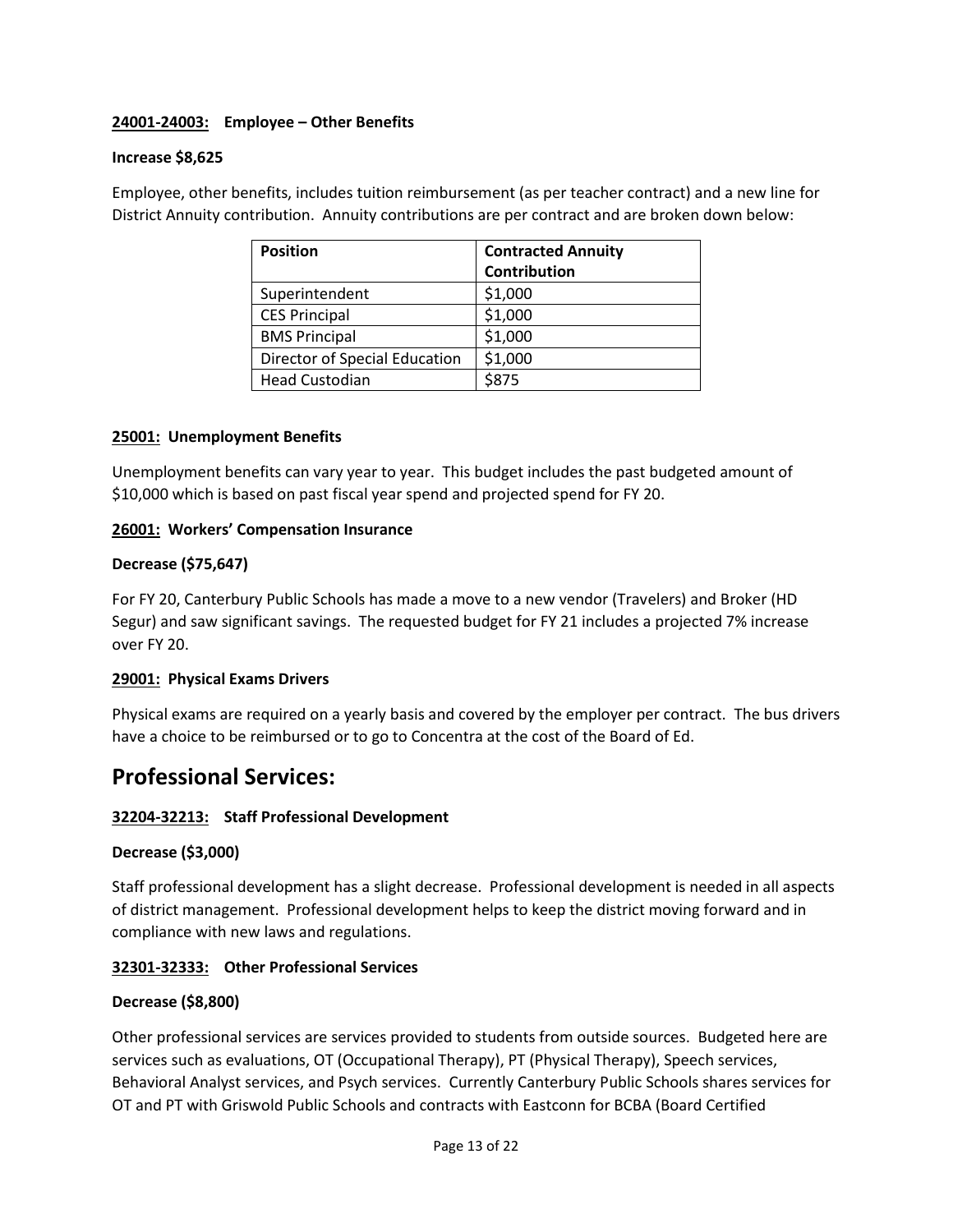Behavioral Analyst) services. The decrease in this object code is due to a reduction in services needed in Special Education. This amount also reflects an increase in Psych Services for K-8 due to the response to COVID-19 and other recent events, additional services are needed for the district.

# **33002-33007: Legal Counsel / Audit (Professional Services)**

# **Decrease (\$20,400)**

Canterbury Public Schools shares a Food Service Director with Griswold Public Schools. We are invoiced a portion of the director's salary and benefits from Griswold. This contracted service is budgeted in line 33005. Also included in 33005 is the removal of curriculum services provided to the district by an outside contractor. In previous years, the curriculum services costs were split between Title grant funds and general budget funds. The reduction in this line includes a 3% budgeted increase in costs for the Food Service Director contract.

Audit fees (33004) are budgeted based on actuals.

Legal fees are budgeted at a decrease, projecting a lower hourly rate for services.

# **Purchased Property Services**

# **41001-41003: Utilities**

### **Increase \$1,360**

The utilities have increased based on previous year spend and an estimated increase in cost. Utilities include electricity, internet, and solar power.

# **42001-42002: Trash Removal**

### **Increase \$348**

Trash removal increase is based on 3% increase for the Calendar year. Trash removal is contracted through Willimantic Waste.

### **43000-43014: Repairs & Maintenance**

# **Decrease (\$14,357)**

Repairs and maintenance has a decrease due to the reallocation of payroll services and accounting software. Previously these were accounted for in Central Office equipment but we are proposing a new line for the accounting software (74001 Software – Non Instructional Central Office) and moved the Paychex services fees to Other Purchased Services (59004). Payroll services through Paychex are only figured for the remainder of the calendar year (6 months of the fiscal year) as the plan will be to move forward with processing payroll in house.

# **Transportation Services**

# **51704-51903: Contracted Transportation**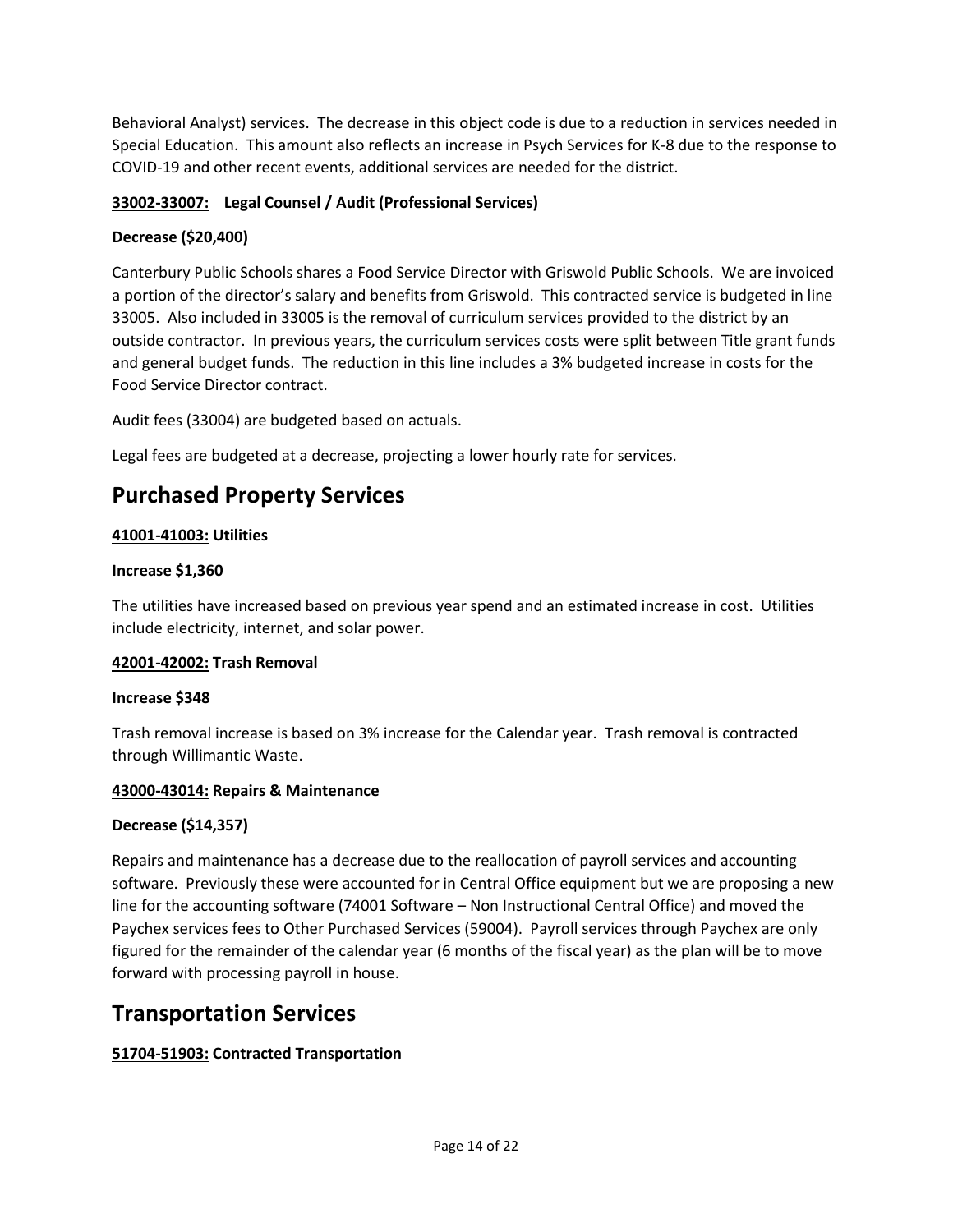Contracted transportation is used for transporting students out of district or in district when we do not have enough drivers or buses to cover our runs. They are also used for field trips and athletic events as needed. Our drivers are able to cover our needs the majority of the time, but the need for drivers is ever increasing and are difficult to fill. If we are able to increase the transportation department staff with a Transportation Manager who is also a trainer, we may have an increased availability in drivers. For now, we recommend keeping some funds in the contracted transportation line as a contingency to cover runs as needed.

# **Other Purchased Services**

# **52001-52104: Property & Liability Insurance**

As with the Workers' Compensation insurance, Canterbury Public Schools switched carriers to Travelers and Broker services to HD Segur. Our Liability Insurance line accounts for a projected increase of 7% and includes General Liability, Property, School Board Legal Liability, Cyber, Pollution, Inland Marine, Umbrella policy, Student Accident coverage, and crime.

# **53001-55003: Communications**

Communications include Postage, Telephone, Employment Ads, Legal Notices, and Printing. Telephone includes our monthly telephone bills through Frontier and the monthly cell phone invoices through Verizon. There has been an increase in postage for Central Office, the price to mail a metered letter size (1 oz.) piece of mail is .50 each.

# **56001-56304: Tuition**

**Increase \$82,531**

# **20/21 Public High School Tuition (Regular Ed)**

# **Decrease (\$80,549)**

Regular Ed Tuition Public In-State 9-12 is seeing a decrease of \$80,549. We will have a decrease in the number of students we will be invoiced for going to NFA by 11 students, NFA also froze their tuition rates for 2020/21. We pay NFA based on the October 1, 2019 student enrollment census for regular education students as well as Woodstock Academy.

| <b>High School</b>   | 9 <sup>th</sup> Grade | 10 <sup>th</sup> | 11 <sup>th</sup> | $12^{th}$ | Yearly                   | Total #         | <b>Total Cost</b> |
|----------------------|-----------------------|------------------|------------------|-----------|--------------------------|-----------------|-------------------|
|                      |                       | Grade            | Grade            | Grade     | <b>Tuition</b>           | οf              |                   |
|                      |                       |                  |                  |           |                          | <b>Students</b> |                   |
| Griswold             | 0                     | 6                | $\mathfrak{p}$   | 4         | \$12,563                 | 12              | \$150,756         |
| $NFA$ <sup>*</sup>   | 12                    | 12               | 16               | 23        | \$12,985                 | 63              | \$973,875         |
| Woodstock *          | 11                    | 21               | 15               | 35        | \$15,432                 | 82              | \$1,334,880       |
| Parish Hill          | 0                     |                  | 0                | 0         | \$8,137                  |                 | \$8,137           |
| Ellis Tech           | 6                     | 10               | 6                | 8         |                          | 30              |                   |
| Norwich Tech         | 7                     | 5                | 4                | 6         | $\overline{\phantom{a}}$ | 22              |                   |
| <b>Total (56002)</b> | 36                    | 55               | 43               | 76        |                          | 210             | \$2,467,648       |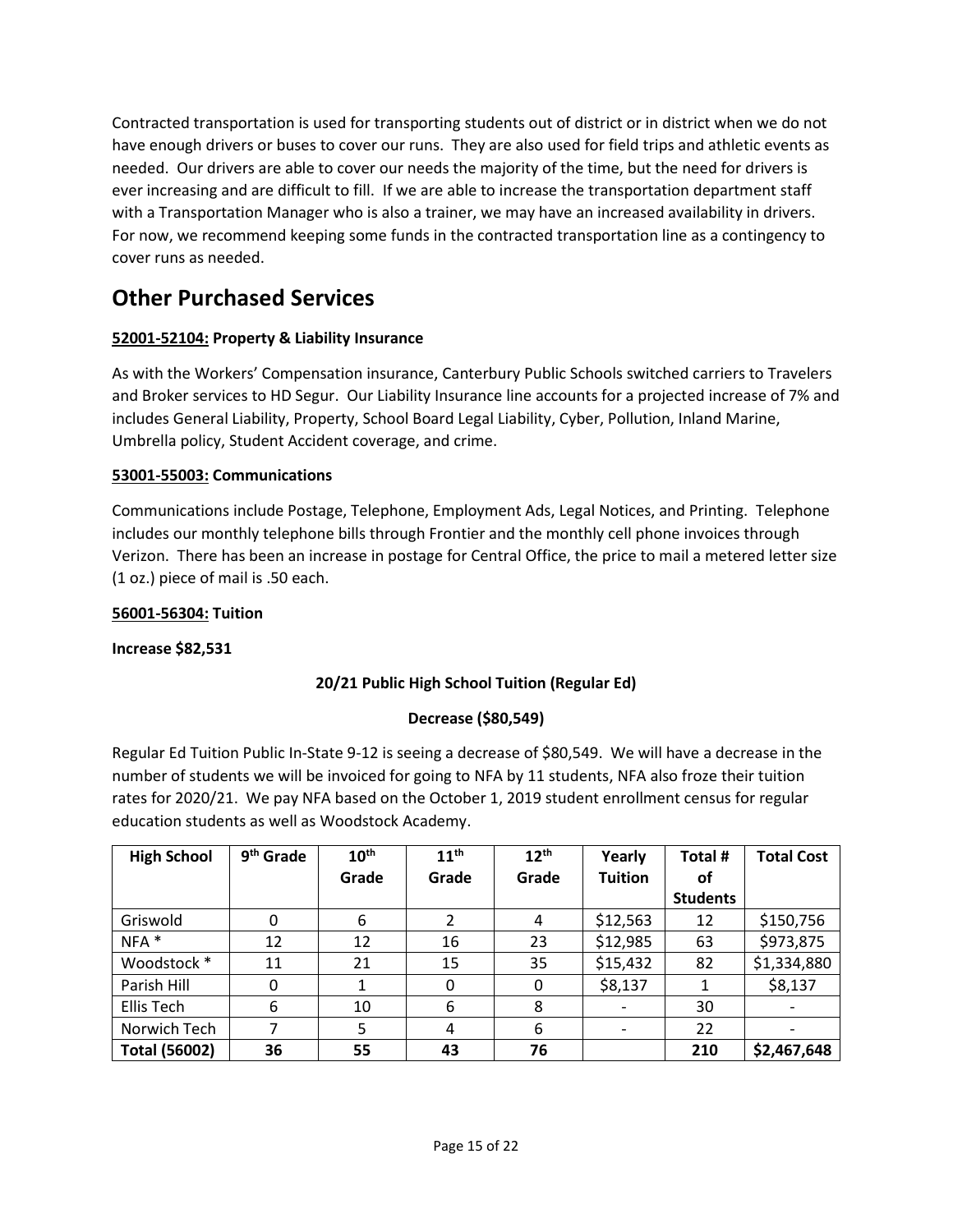\*NFA and Woodstock bill for students in the prior year. So for FY21 we will pay for students who were enrolled as of Oct  $1^{st}$ , 2019 (for the 19/20 school year) NFA will be for 75 students and Woodstock Academy will be for 90 students.

# **20/21 Magnet / Charter / School Choice Tuition (Regular Ed)**

# **Increase \$38,711**

Residents of Canterbury also have the opportunity to attend a school outside of the district for Pre-K to 8<sup>th</sup> education at the choice of the family. As you can see by the graph below, we currently have 26 students who attend schools outside of Canterbury Elementary or Dr. Helen Baldwin Middle School. In addition to the 26 students in Pre-K to 8, we also have 5 High School students who choose to attend a magnet school.

Our Regular Ed Tuition (Other) has increase by \$18,119. High school magnet tuition is also included here.

| <b>School</b>                  | <b>Pk-8</b> | <b>gth</b> | 10 <sup>th</sup> | $11^{\text{th}}$ | 12 <sup>th</sup> | Yearly         | Total #         | <b>Total Cost</b> |
|--------------------------------|-------------|------------|------------------|------------------|------------------|----------------|-----------------|-------------------|
|                                |             | Grade      | Grade            | Grade            | Grade            | <b>Tuition</b> | οf              |                   |
|                                |             |            |                  |                  |                  |                | <b>Students</b> |                   |
| Stem K-8/NLMS                  | 23          |            |                  |                  |                  | \$5,148        | 19              | \$118,404         |
| Three Rivers Magnet HS         |             |            | 0                | 0                |                  | \$6,159        |                 | \$6,159           |
| <b>ACT High School</b>         |             |            | 1                | 0                |                  | \$7,056        |                 | \$14,112          |
| Quinebaug Middle College       |             |            | 0                | 0                |                  | \$5,356        |                 | \$10,712          |
| <b>STEM Academy (Eastconn)</b> | 3           |            |                  |                  |                  | \$1,963        | 3               | \$5,889           |
| <b>Total (56001)</b>           | 26          |            |                  |                  | 3                |                | 27              | \$155,276         |

# **20/21 Ag-Sci High Schools**

# **Decrease (\$410)**

High School choice also includes agri science programs. Canterbury high school students are eligible to attend Killingly High School's vo-ag program. We currently have 2 students enrolled.

| <b>School</b>        | <b>g</b> th<br>Grade | 10 <sup>th</sup><br>Grade | 11 <sup>th</sup><br>Grade | 12 <sup>th</sup><br>Grade | Yearly<br><b>Tuition</b> | Total #<br>of<br><b>Students</b> | <b>Total Cost</b> |
|----------------------|----------------------|---------------------------|---------------------------|---------------------------|--------------------------|----------------------------------|-------------------|
| Killingly Vo-Ag      |                      |                           |                           |                           | \$6,823                  |                                  | \$13,646          |
| <b>Total (56010)</b> |                      |                           |                           |                           |                          |                                  | \$13,646          |

# **20/21 Special Education High School Tuition Public In-State**

# **Decrease (\$662)**

Special Education Tuition Public High School In-State includes our Special Education students enrolled in one of our public high schools. For Griswold and NFA, we pay for current year students and for Woodstock Academy we pay for students who attended in the 2019/20 school year. For FY21 we will have 10 students enrolled but we will be paying for 13 students who were enrolled in FY20. In Griswold,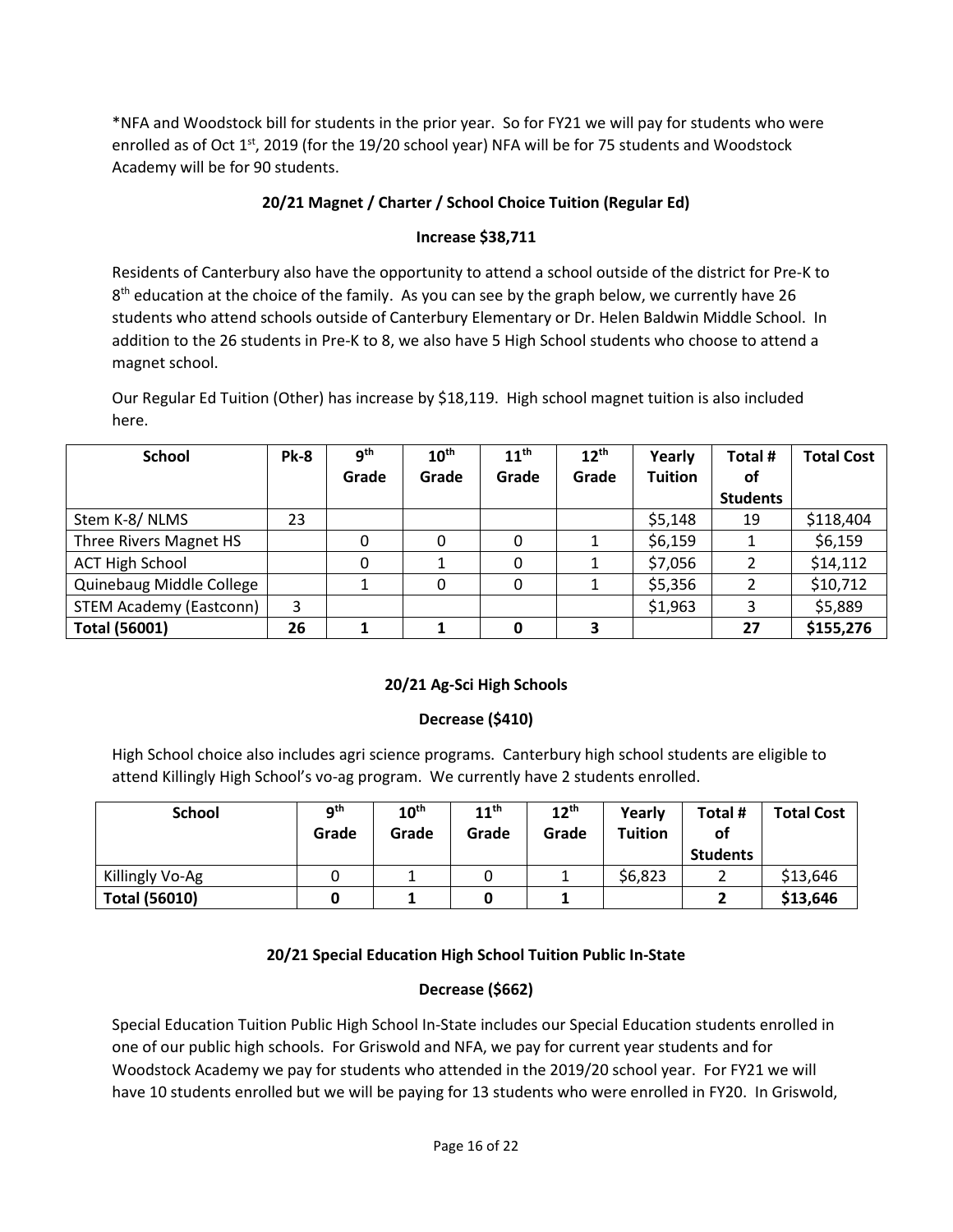we also have students who receive special services such as BCBA, Speech, OT, PT, and paraprofessional support. You will see this listed in the table as "Griswold Services". NFA offers 7 different Special Ed programs, Canterbury has students enrolled in 3 of them. Only the 3 we send students to are listed in the table below. NFA has also agreed to freeze Special Education Tuition rates for 2020/21. Woodstock invoices Special Education tuition as an addition to the base "Regular Ed" tuition. The figure below is what we pay in addition to the tuition listed in the Public High School Regular Ed table. Grade 12+ signifies any student is in an 18-21 program.

| <b>High School</b>         | gth   | 10 <sup>th</sup> | 11 <sup>th</sup> | $12^{th}$ | $12+$ | Yearly         | Total #         | <b>Total Cost</b> |
|----------------------------|-------|------------------|------------------|-----------|-------|----------------|-----------------|-------------------|
|                            | Grade | Grade            | Grade            | Grade     | Grade | <b>Tuition</b> | οf              |                   |
|                            |       |                  |                  |           |       |                | <b>Students</b> |                   |
| Griswold Alt School        | 0     | 0                | 0                |           |       | \$45,478       |                 | \$45,478          |
| <b>Griswold Special Ed</b> |       | 4                | 0                |           |       | \$25,181       |                 | \$176,267         |
| <b>Griswold Services</b>   |       |                  |                  |           |       |                |                 | \$60,000          |
| NFA (Resource)             | 0     | $\mathcal{P}$    | 0                | $\Omega$  |       | \$19,115       | $\mathfrak{p}$  | \$38,230          |
| NFA (PACE)                 | 0     | 1                | $\mathbf 0$      | 1         |       | \$19,115       | $\mathcal{P}$   | \$38,230          |
| NFA (ABLE)                 |       | $\Omega$         | $\Omega$         | $\Omega$  |       | \$69,369       | 1               | \$69,369          |
| Woodstock *                | 0     | 3                | 3                | 4         |       | \$15,256       | 10              | \$198,328         |
| <b>Total (56008)</b>       | 2     | 10               | 3                | 7         |       |                | 23              | \$625,902         |

# **20/21 Special Education High School Tuition Non-Public In-State**

# **Increase \$79,792**

Special Education High School Tuition Non-Public is for our Special Education students that attend a high school in a private setting. This also includes students in a program for 18-21 years old (Grade 12+)

| <b>High School</b>     | q <sup>th</sup> | $10^{\text{th}}$ | 11 <sup>th</sup> | $12^{th}$ | $12+$ | Yearly   | Total #         | <b>Total Cost</b> |
|------------------------|-----------------|------------------|------------------|-----------|-------|----------|-----------------|-------------------|
|                        | Grade           | Grade            | Grade            | Grade     | Grade | Costs    | οf              |                   |
|                        |                 |                  |                  |           |       |          | <b>Students</b> |                   |
| <b>Project Genesis</b> | 0               | 0                | $\Omega$         | 0         |       | \$36,500 |                 | \$36,500          |
| Seabird                | 0               | 0                | 0                | 0         | 1     | \$40,000 |                 | \$40,000          |
| Eastconn NRP           | 0               | 0                | 0                | 1         | 0     | \$62,000 |                 | \$62,000          |
| Eastconn EVC           | 0               | 0                | 0                | 1         | 0     | \$31,800 |                 | \$31,800          |
| Bradley (Lifespan)     | 0               |                  | 0                |           | 0     | \$50,000 |                 | \$100,000         |
| LEARN                  | 0               | 0                | $\Omega$         |           | 0     | \$45,000 |                 | \$45,000          |
| <b>Total (56303)</b>   |                 |                  | 0                | 4         | 2     |          |                 | \$315,300         |

# **20/21 Special Education Pre-K – 8 Tuition Non-Public**

# **Increase \$22,254**

Special Education tuition Pre-K to 8 is our students who require a non-public learning environment. Currently we have 3 students we send to 2 different programs.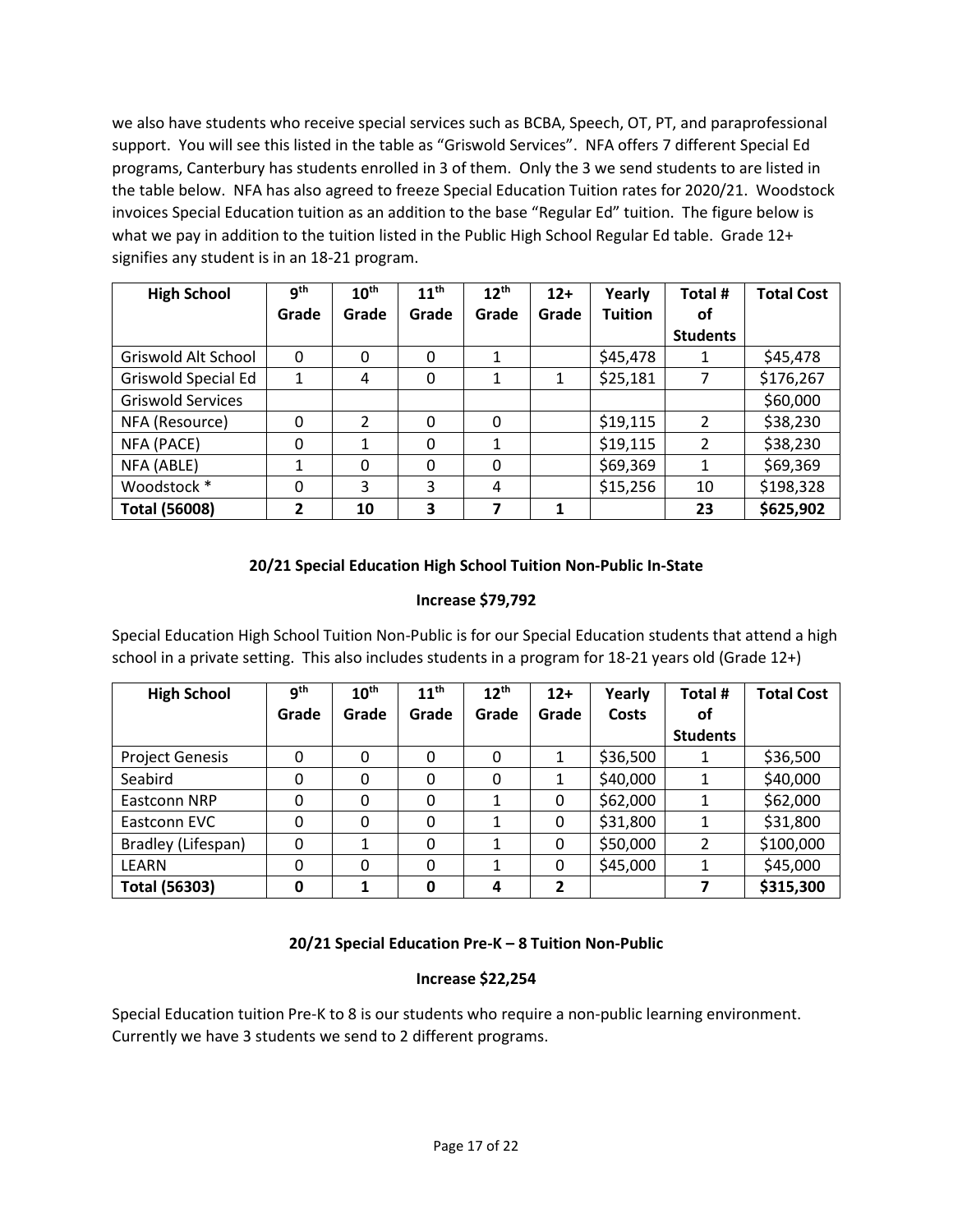| <b>School</b>        | Yearly<br><b>Costs</b> | Total #<br>of   | <b>Total Cost</b> |
|----------------------|------------------------|-----------------|-------------------|
|                      |                        | <b>Students</b> |                   |
| The Learning Clinic  | \$62,000               |                 | \$124,000         |
| Eastconn EVC         | \$80,000               |                 | \$80,000          |
| <b>Total (56301)</b> |                        | 3               | \$204,000         |

# **20/21 Special Education Pre-K – 8 Tuition Public**

### **Increase \$10,054**

Special Education Tuition Pre-K to 8 public is for our students who enroll in school choice at a magnet school and the special education costs associated with their learning plan.

| <b>School</b>        | Yearly<br>Costs | Total #<br>οf<br><b>Students</b> | <b>Total Cost</b> |
|----------------------|-----------------|----------------------------------|-------------------|
| <b>NL Magnet</b>     | \$30,354        |                                  | \$30,354          |
| <b>Total (56005)</b> |                 |                                  | \$30,354          |

Additionally there is a decrease of tuition in account **56304 of (\$53,338)** as we have no students enrolled in any programs out of state.

### **58001-58004: Travel Reimbursement**

This account is used for staff travel reimbursement for conferences, professional development, and other necessary travel for school business. This includes the contractual reimbursement for the Administrators' Association. Travel reimbursement is given based on the IRS rate.

### **59004-59010: Other Purchased Services**

Other purchased services for Central Office include the payroll service through Paychex for 6 months. The Business Office Plan for implementation of the new accounting software includes the phase out of Paychex payroll service to moving the payroll processing in house. Previously the payroll service has been coded to 43003 (Central Office Repairs / Maintenance Equipment) but moving forward will be budgeted in line 59004.

Extended year services in Special Education has a reduction based on the previous fiscal year expenditure. Extended year services are services for our Special Education population enrolled in a program that goes beyond the regular school year.

# **Supplies**

# **61101-61177: Instructional Supplies**

# **Decrease (\$8,475)**

Instructional supplies are for any supply purchase directly related to classroom instruction. These account lines have remained flat for this budget proposal. The decrease is the removal of Guidance K-4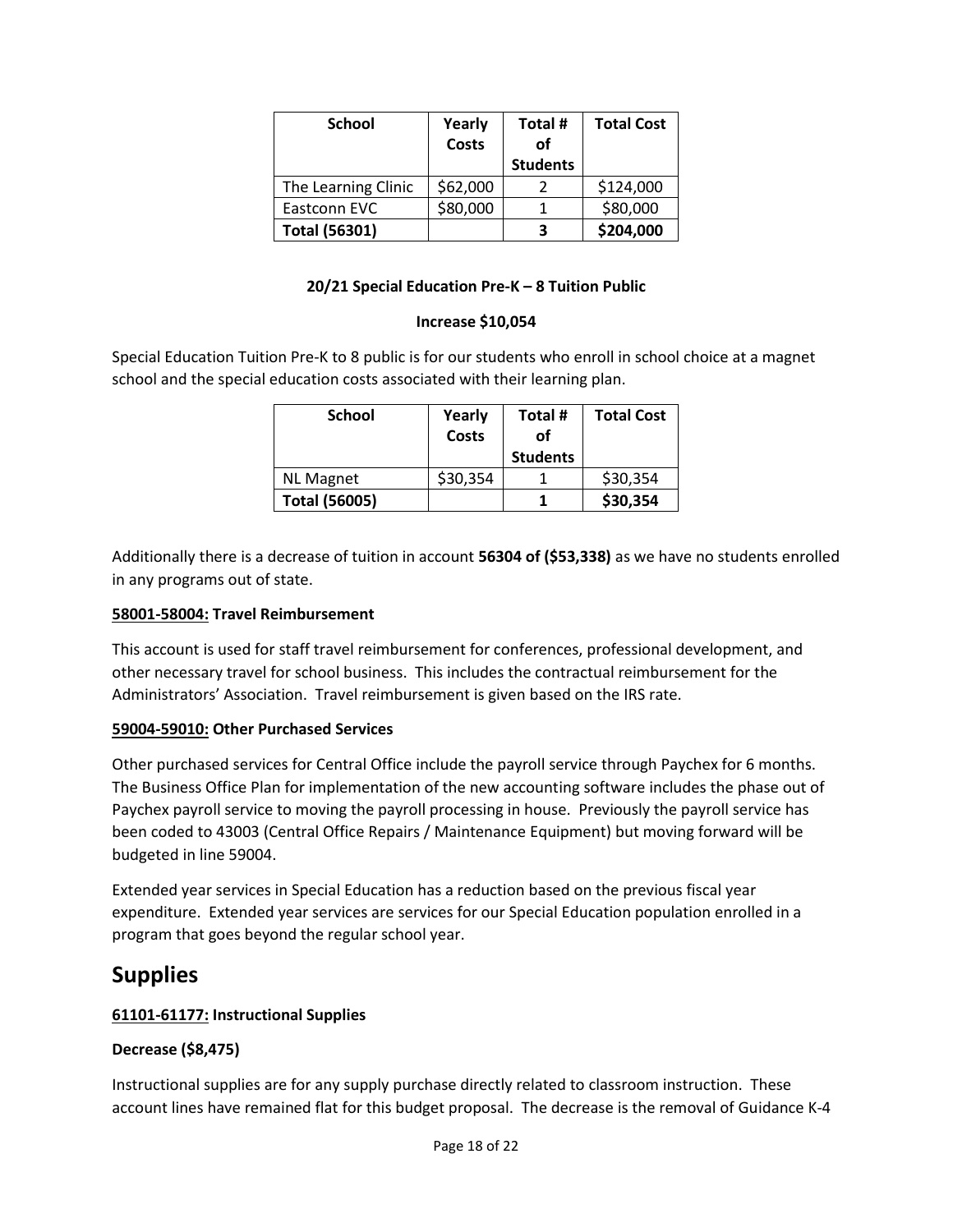supplies and for Practical Arts 5-8. An additional request has been included for testing supplies in K-4. Overall the lines have a decrease of \$8,475.

# **61301-61304: Maintenance / Custodial Supplies**

Slight decrease in maintenance and custodial supplies. Here we are also proposing to merge the maintenance supply accounts to one district account.

# **62001-62002: Heat Energy**

### **Decrease (\$18,000)**

We have locked into pricing with Saveway Petroleum for 25,000 gallons at \$1.799 per gallon.

### **62601-62701: Transportation Supplies**

Transportation supplies include gasoline and oil for the buses and miscellaneous supplies for bus repairs. The Town reimburses our gasoline account based on monthly usage.

### **64101-64132: Texts**

Originally we proposed a new curriculum in Health 5-8 for Social and Emotional Learning. However, we will be able to apply for funding under the CARES Act. Library books are also budgeted under the texts accounts.

### **69003-69018: Other Supplies**

Other supplies are supplies needed for health office and main offices not directly related to instruction of students.

# **Equipment/Technology**

# **73301-74001: Equipment/Technology**

### **Increase \$6,263**

The increase here is a reflection of the Special Education software that is required to maintain, IEP Direct. All other equipment lines remain flat funded. Included in Equipment K-4 and 5-8 are equipment and technology needed to support the students and learning environment. The District Technology Plan breakdown is listed in the table below:

| <b>Service</b>                                      | <b>Estimated 20/21 cost</b> |
|-----------------------------------------------------|-----------------------------|
| <b>PSIS Consultant</b>                              | \$16,000                    |
| Novus Insight (Technology Services)                 | \$62,000                    |
| <b>CEN Internet Access</b>                          | \$5,400                     |
| Frontline Technologies (AESOP & Veritime)           | \$5,600                     |
| PowerSchool SIS Software                            | \$14,500                    |
| Blackboard (Outreach Software)                      | \$1,500                     |
| <b>COMET (Primary Mental Health Grant Software)</b> | \$1,100                     |
| <b>BrainPop</b>                                     | \$1,800                     |

# **District Technology Plan (73911)**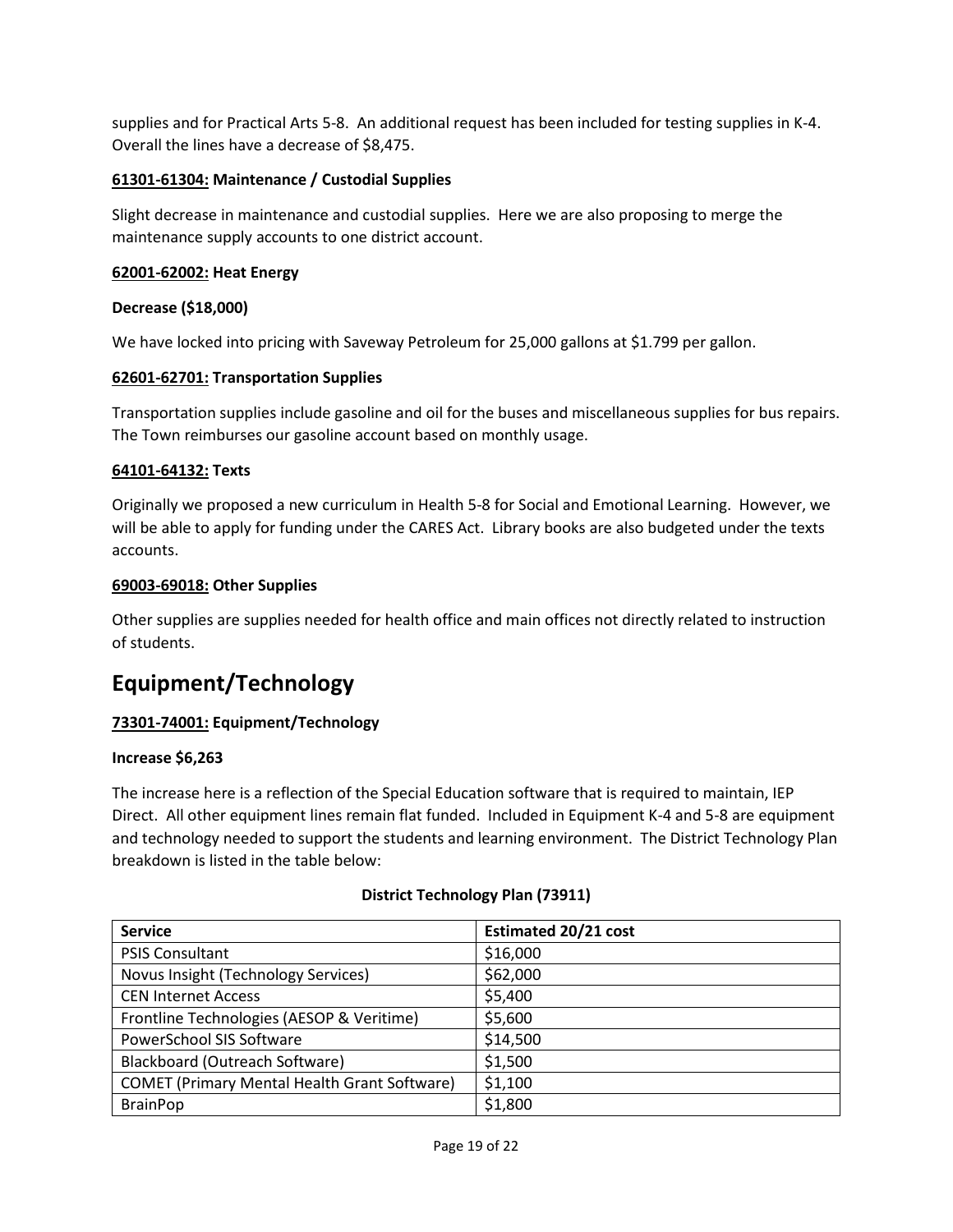| Microsoft Office                              | \$6,000 |
|-----------------------------------------------|---------|
| SNAP (Nurses' software)                       | \$600   |
| <b>Mystery Science</b>                        | \$1,000 |
| Level Data                                    | \$500   |
| <b>Employee Evaluation Software</b>           | \$1,700 |
| MAP Testing Software (removed, will use CARES | \$5,300 |
| funds)                                        |         |

# **Dues & Fees:**

### **81001-81013: Dues & Fees**

### **Decrease (\$40,752)**

Dues and fees for various programs and memberships throughout the district. The decrease here is due to the elimination of the Teachers' Retirement pension amount that was budgeted in the 2019-2020 dues and fees line. The detail of the Dues & Fees are listed in the table below:

| <b>Account</b> | <b>Association</b>              | <b>Estimated Cost</b> |
|----------------|---------------------------------|-----------------------|
| 81001          | Eastconn TEAM                   | \$475                 |
| 81001          | Eastconn RESC                   | \$475                 |
| 81002          | CABE                            | \$3,500               |
| 81002          | <b>CABE On-line Policy</b>      | \$1,300               |
| 81003          | <b>CT REAP</b>                  | \$600                 |
| 81003          | Infoshred                       | \$75                  |
| 81003          | <b>CASBO</b>                    | \$250                 |
| 81003          | Superintendent Professional     | \$1,000               |
|                | Organizations                   |                       |
| 81006          | <b>COSTA</b>                    | \$400                 |
| 81010          | Infoshred                       | \$75                  |
| 81010          | <b>CTAHPERD</b>                 | \$160                 |
| 81010          | CT Library                      | \$70                  |
| 81010          | <b>Teacher Workshop Fees</b>    | \$1,000               |
| 81011          | Infoshred                       | \$75                  |
| 81011          | National Jr Honor Society       | \$400                 |
| 81011          | CT Library                      | \$70                  |
| 81011          | <b>CT Music Assoc</b>           | \$140                 |
| 81011          | <b>Teacher Workshop Fees</b>    | \$1,000               |
| 81012          | Safe Drinking Water             | \$250                 |
| 81012          | <b>MSDS Online</b>              | \$900                 |
| 81012          | CT Assoc of Buildings & Grounds | \$300                 |
| 81013          | Infoshred                       | \$75                  |
| 81013          | ConnCase                        | \$250                 |

#### **Dues & Fees**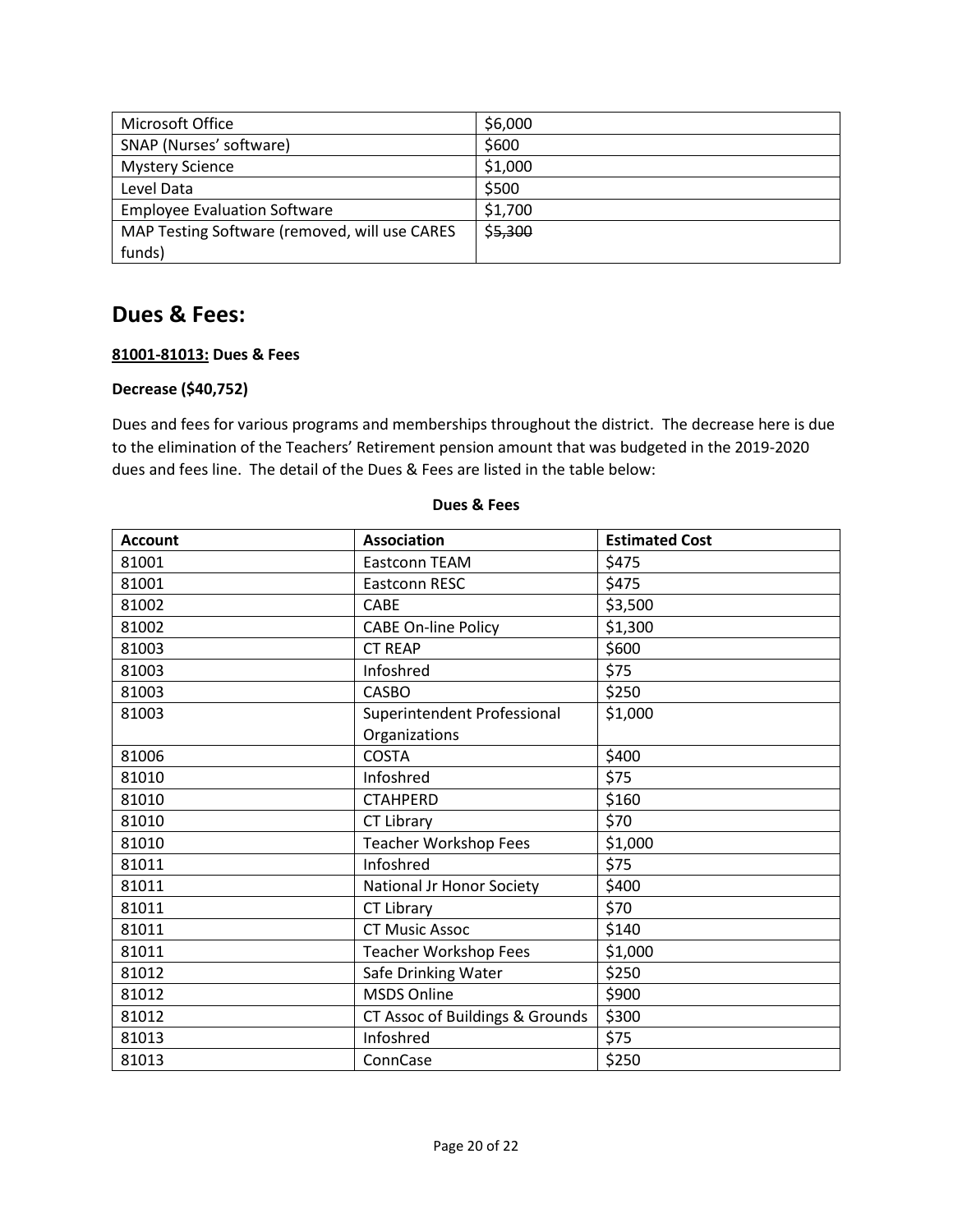# Grant & Revenue Sources

# FY 2020-2021

| Grant / Revenue Name &<br><b>Description</b>                       | <b>Estimated Award</b>                                           | <b>Award Term</b> | <b>General Fund Reference / Narrative</b><br>of Funds                                                                        |
|--------------------------------------------------------------------|------------------------------------------------------------------|-------------------|------------------------------------------------------------------------------------------------------------------------------|
| Adult Ed                                                           | \$13,878                                                         | 2020-2021         | Adult Ed Tuition, offsets costs paid to                                                                                      |
|                                                                    | FY20 \$13,878                                                    |                   | Eastconn Adult Ed Program                                                                                                    |
| <b>CARES</b>                                                       | \$84,775                                                         | 2020-2021         | <b>CARES Federal Funding in correlation</b><br>to the COVID-19 Crisis                                                        |
| <b>Child Nutrition State</b>                                       | N/A                                                              | 2020-2021         |                                                                                                                              |
| <b>Matching Funds</b>                                              | FY19 \$1,653                                                     |                   |                                                                                                                              |
| Competitive School<br><b>Readiness</b><br>(Quality Enhancement)    | \$3,881                                                          | 2020-2021         | Not applied to General Fund, grant<br>supports additional funding for<br>School Readiness.                                   |
| <b>Department of Social</b><br>Services- Medicaid<br>Reimbursement | N/A<br>FY19 Total<br>Received<br>\$7,980.25                      | 2020-2021         | Reimbursement based on services<br>provided to Medicaid eligible<br>students.                                                |
| <b>Education Cost Sharing (ECS)</b>                                | FY21 State<br>Proposed Budget<br>\$4,004,835<br>FY20 \$4,136,251 | 2020-2021         | N/A (Town Revenue)                                                                                                           |
| Excess Cost (Special Ed Grant)                                     | \$35,000<br>FY20 \$49,579                                        | 2020-2021         |                                                                                                                              |
| Healthy Food Initiative                                            | N/A<br>FY19 \$3,150                                              | 2020-2021         | Funds for schools who wish to<br>participate in the Healthy Food<br>Initiative. Funds are only applied to<br>Cafeteria fund. |
| <b>IDEA 611</b>                                                    | \$151,972                                                        | 2019-2021         | <b>Supports Special Education</b><br>Paraprofessional Salaries and<br>services.                                              |
| <b>IDEA 619</b>                                                    | \$14,303                                                         | 2019-2021         | <b>Supports Special Education</b><br>Paraprofessional Salaries and<br>services.                                              |
| <b>National School Lunch</b>                                       | N/A<br>FY19 \$66,569                                             | 2020-2021         | National School Lunch Funds are a<br>reimbursement of funds based on                                                         |